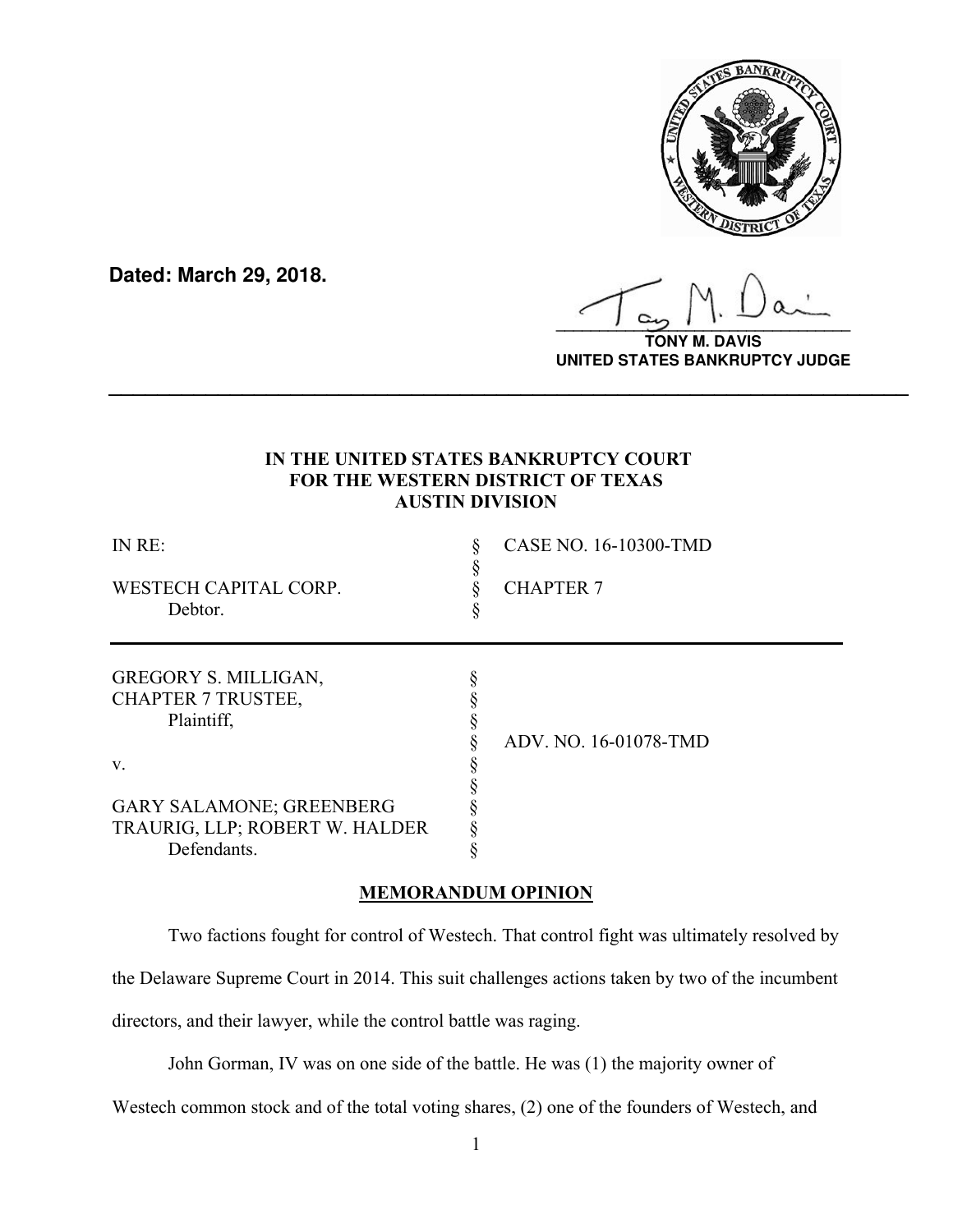(3) chair of its board from 1999 until his resignation in August 2013. On the other side of the control battle were Gary Salamone, who became Westech's CEO in 2013, and other directors, including Robert Halder and Mike Dura.<sup>1</sup>

After Gorman resigned from the board, he filed the first of a series of lawsuits in which he sought to confirm that he could remove and designate directors of the Westech board. In May 2014, the Delaware Chancery Court issued an opinion partially agreeing with Gorman, but this decision resulted in a deadlocked board. The case was appealed to the Delaware Supreme Court, which ultimately reversed the Chancery Court and left the incumbent directors in control of Westech.

So why are we here? Less than two years later, a shareholder derivative action was filed in Delaware alleging misconduct, during the control fight, by Salamone, Halder, and Westech's counsel. A few months later, Westech filed for bankruptcy. The derivative action was then removed from state court to federal bankruptcy court, and became this adversary proceeding. This case is now being pursued by the Chapter 7 Trustee for the benefit of Westech's creditors.

Greenberg Traurig, LLP served as counsel for Westech at the relevant times. It asks for an order dismissing it from this adversary proceeding.

### **I. FACTS2**

#### **A. Prelude to the Control Fight**

Westech was a holding company that owned a financial services and brokerage firm called Tejas. In 2011, Westech decided to raise money by issuing a series of preferred stock.<sup>3</sup>

<sup>&</sup>lt;u>1</u> <sup>1</sup> The Salamone-aligned directors are called the "incumbent directors."

<sup>&</sup>lt;sup>2</sup> These are drawn from the complaint; all well-pleaded facts are accepted as true and all facts are viewed in the "light most favorable to plaintiff." *Dorsey v. Portfolio Equities, Inc.*, 540 F.3d 333, 338 (5th Cir. 2008) (internal citation omitted).

<sup>&</sup>lt;sup>3</sup> Third Am. Compl. ¶20, ECF No. 97.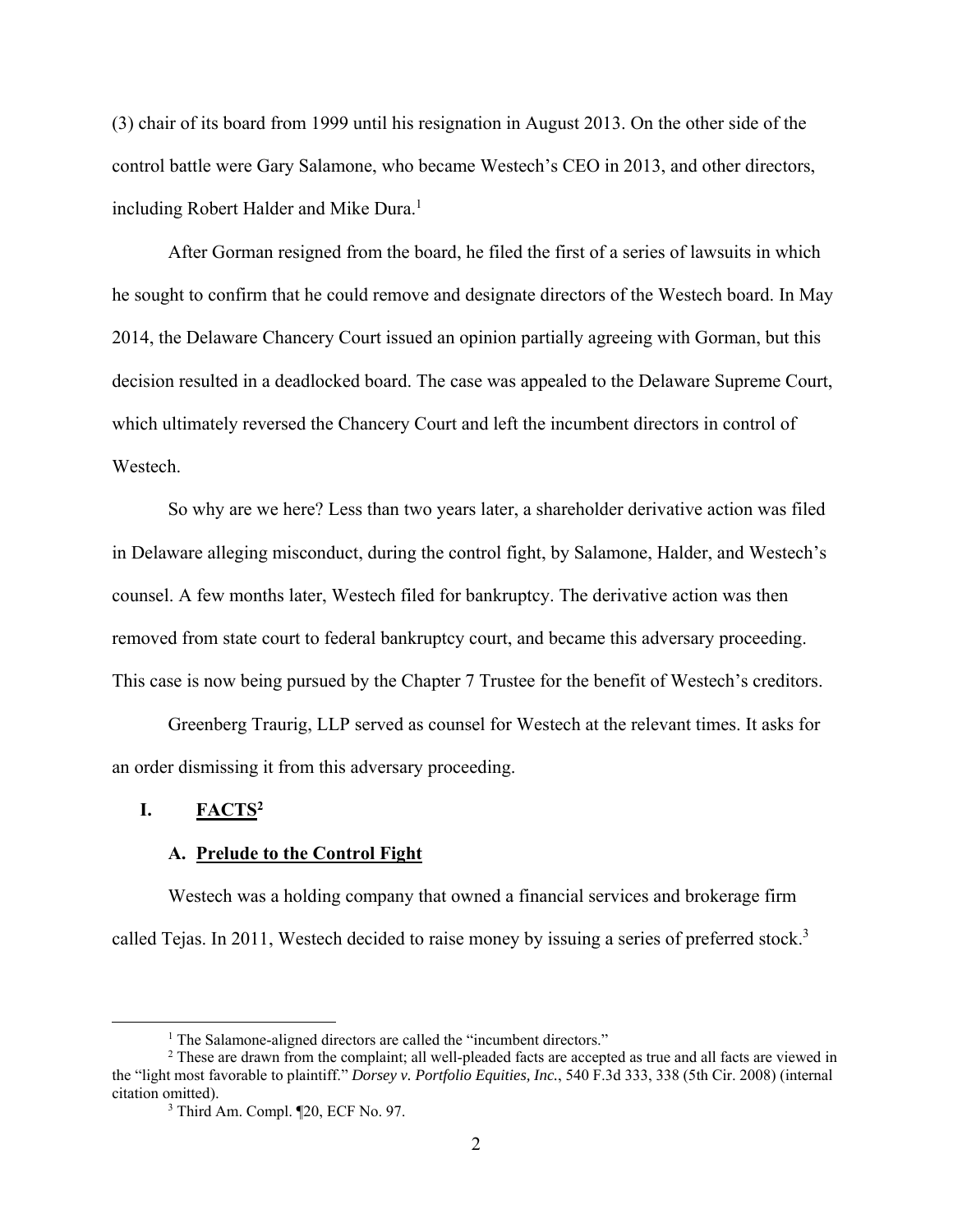The preferred stock investors, who included Halder and Gorman, entered into a voting agreement.<sup>4</sup> Darrell Windham, an attorney, represented Westech when it issued the shares and negotiated the voting agreement.<sup>5</sup>

The voting agreement was designed to give the preferred stock investors the right to "designate the election of certain members of" the Westech board.<sup>6</sup> A pleading filed in Delaware court stated that the purpose of the agreement was to "replace Gorman's one-man rule with a 'triumvirate' of Halder [who represented employees], Fellus [who represented management as CEO], and Gorman, which would reportedly encourage compromise."7 In reality, the voting agreement became the focus of the litigation for control of Westech.

The voting agreement created a new board of directors consisting of Gorman (chair), Halder, and James Fellus. Halder became President and COO of Westech and entered into a three-year employment agreement in October  $2011$ .<sup>8</sup> Fellus became the CEO and signed a \$1,000,000 promissory note to Westech to pay for his preferred stock.<sup>9</sup>

When Fellus's note became due, he refused to pay.<sup>10</sup> As a result, he was terminated as CEO and removed from the board "for cause."11 Fellus disputed that cause existed and began a FINRA arbitration proceeding that resulted in an arbitration award of almost \$1.1 million in favor of Westech against Fellus.<sup>12</sup> Westech did nothing to confirm the award.<sup>13</sup> The

 $\overline{a}$ <sup>4</sup> Third Am. Compl. ¶21, ECF No. 97.

<sup>&</sup>lt;sup>5</sup> Third Am. Compl.  $[22,$  ECF No. 97. Windham was then with Fulbright & Jaworski LLP but later moved to Greenberg Traurig, taking Westech, his client, with him. Third Am. Compl. ¶22, ECF No. 97.

<sup>6</sup> Third Am. Compl., Ex. A at 1, ECF No. 97.

<sup>7</sup> *Salamone v. Gorman*, 106 A.3d 354, 362 (Del. 2014).

<sup>8</sup> Third Am. Compl. ¶¶23, 26, ECF No. 97.

<sup>&</sup>lt;sup>9</sup> Third Am. Compl. ¶99, ECF No. 97.

<sup>10</sup> Third Am. Compl. ¶99, ECF No. 97.

<sup>&</sup>lt;sup>11</sup> Third Am. Compl.  $\overline{999}$ , ECF No. 97.

<sup>12</sup> Third Am. Compl. ¶¶100-01, ECF No. 97.

<sup>13</sup> Third Am. Compl. ¶102, ECF No. 97.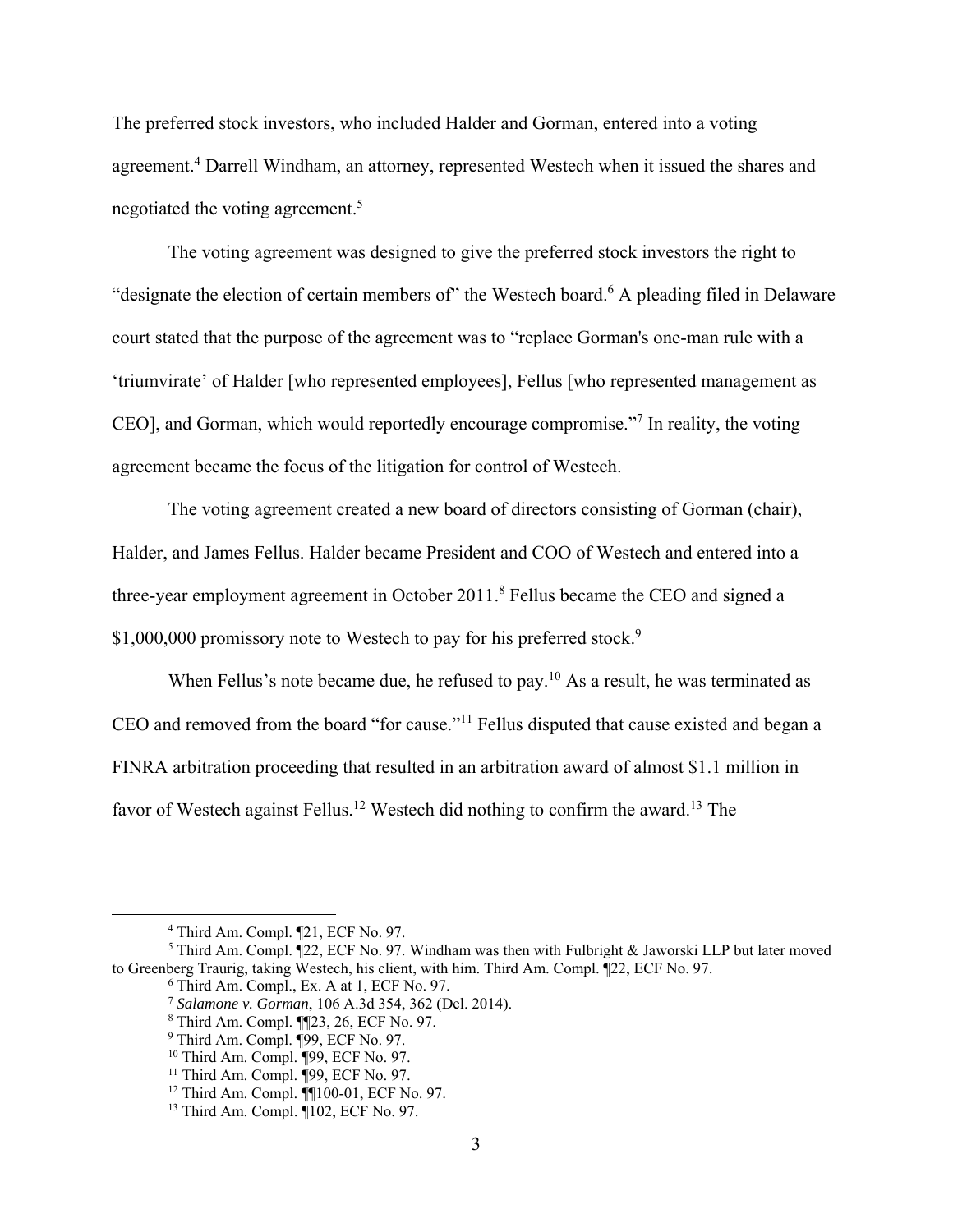enforceability of the award is the subject of another adversary here.<sup>14</sup>

After Fellus was ousted, Gary Salamone became the new CEO and joined Westech's board.<sup>15</sup> He entered into an employment agreement that expired on September 30, 2014.<sup>16</sup>

#### **B. Gorman Tries to Retake Control**

 After resigning from his positions at Westech and Tejas, Gorman purported to remove Halder and Dura and appoint himself, Greg Woodby, Barry Williamson, Barry A. Sanditen, Daniel Olsen, and T.J. Ford as directors. Mr. Gorman believed he had the right to do this based on the voting rights agreement.<sup>17</sup> He then filed a section 225 action<sup>18</sup> in the Delaware Court of Chancery seeking a judgment that, by his purported unilateral removals and appointments, he had retaken control of Westech.<sup>19</sup> Halder filed his own section 225 lawsuit in opposition to Gorman the same day.20 Greenberg represented Westech and the incumbent directors in the suit.<sup>21</sup> The Delaware court consolidated these proceedings into one, and it became the first of several Delaware suits all related to the control fight.<sup>22</sup>

In this consolidated proceeding, the Delaware court issued a status quo order naming Salamone, Dura, and Halder as directors and limiting the authority of the board.<sup>23</sup> Before the status quo order was entered, Greenberg and the Westech board caused Westech to pay a \$50,000 retainer to Greenberg.<sup>24</sup> During the first section 225 action, Greenberg, on behalf of the

<sup>14</sup> *Milligan v. Fellus*, Ch. 7 Case No. 16-10300, Adv. No. 16-01084 (Bankr. W.D. Tex.). 15 Third Am. Compl. ¶29, ECF No. 97.

<sup>16</sup> Third Am. Compl. ¶29, ECF No. 97.

<sup>17</sup> *Salamone*, 106 A.3d at 362-63.

<sup>&</sup>lt;sup>18</sup> Section 225 of the Delaware General Corporation Law gives the Court of Chancery the ability to hear challenges to issues of board membership. DEL. CODE ANN. tit. 8,  $\bar{\S}$  225 (Westlaw through 81 Laws 2017 (excluding chs. 1-199 Revisions to the 2017 Acts by the Delaware Code Revisors)).

<sup>19</sup> Third Am. Compl. ¶31, ECF No. 97.

<sup>20</sup> Third Am. Compl. ¶31, ECF No. 97.

 $21$  Third Am. Compl.  $\P$ 31, ECF No. 97.

 $22$  Third Am. Compl.  $\overline{931}$ , ECF No. 97.

<sup>23</sup> Third Am. Compl. ¶¶33-34, ECF No. 97.

<sup>24</sup> Third Am. Compl. ¶36, ECF No. 97.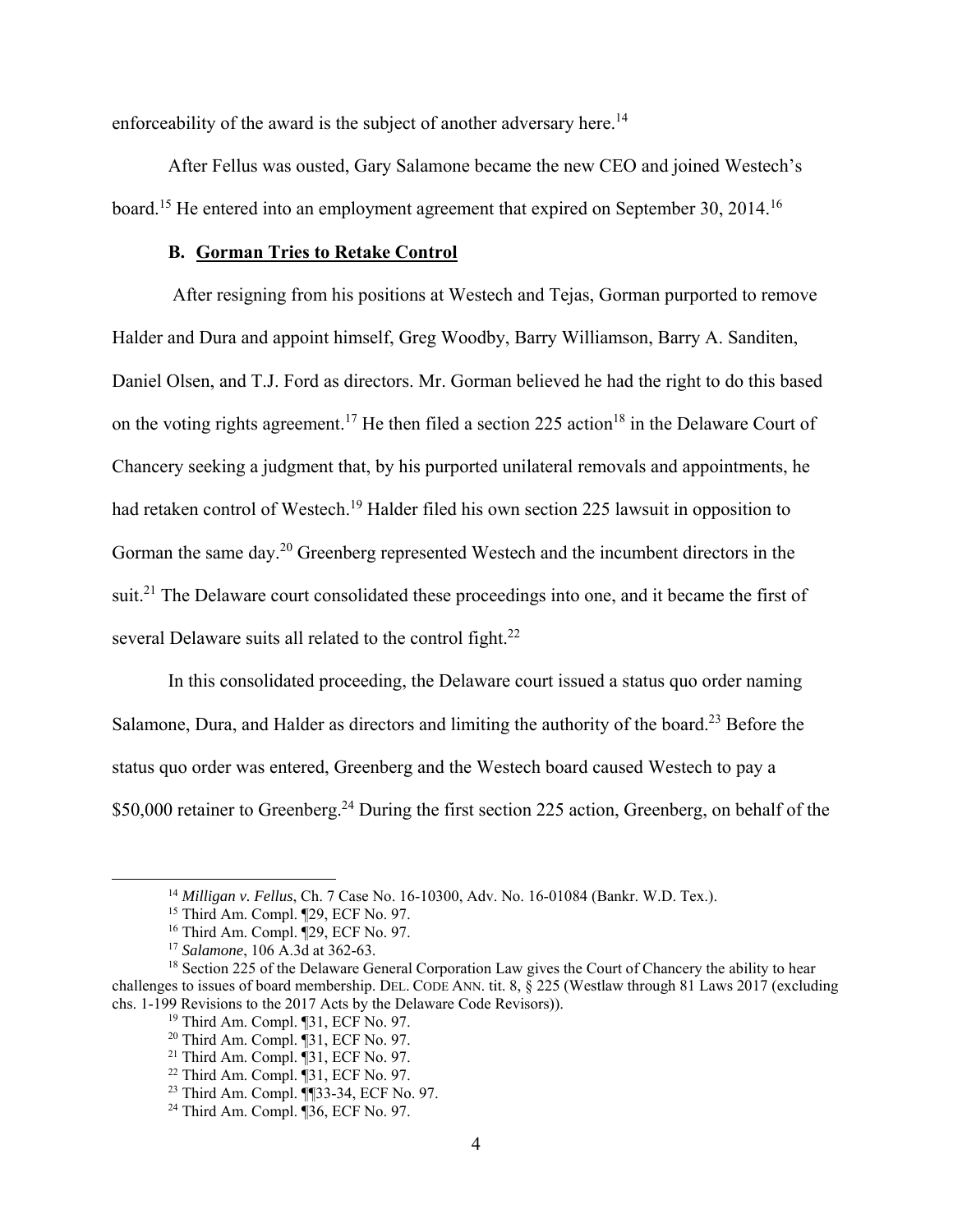incumbent directors, filed motions to pay bonuses, commissions, and the legal expenses of Halder, Salamone, and Dura.<sup>25</sup>

#### **C. The Halder Cancellation Agreement**

Halder's employment agreement would have automatically renewed unless a notice of non-renewal was given by June 2, 2014.<sup>26</sup> If it was not renewed, as long as Halder honored the agreement's covenants, including a covenant not to compete, and signed a release, he would be entitled to:

- 1. Accrued Obligations,  $27$
- 2. A year's salary (\$180,000),
- 3. Certain bonus payments (at minimum, \$300,000),
- 4. Insurance benefits for a year, and
- 5. All unvested stock would vest.  $28$

Gorman requested that Westech send notice of non-renewal to Halder before the June 2 deadline, and moved to prevent renewal.<sup>29</sup> The incumbent directors wrote letters to the Delaware court asserting that the employment agreement would not be renewed, and noting that a notice of nonrenewal was not due until June 2.<sup>30</sup> The Court scheduled a teleconference for the afternoon of May 29 to address Halder's employment agreement.<sup>31</sup>

Just hours before the scheduled conference call, the Delaware court issued its opinion on the first 225 suit, ruling that Gorman had successfully removed Halder from the board and appointed himself and Ford onto the board.<sup>32</sup> This resulted in a deadlocked board: Salamone and

 <sup>25</sup> Third Am. Compl. ¶36, ECF No. 97.

<sup>26</sup> Third Am. Compl. ¶26, ECF No. 97.

<sup>&</sup>lt;sup>27</sup> "Accrued Obligations" are defined as all accrued but unpaid salary, bonus payments, and reimbursement of authorized expenses. Third Am. Compl., Ex. B, § 6.

<sup>&</sup>lt;sup>28</sup> Third Am. Compl., Ex. B,  $\delta$  6(c).

<sup>29</sup> Third Am. Compl. ¶39, ECF No. 97.

<sup>30</sup> Third Am. Compl. ¶40, ECF No. 97; Third Am. Compl., Exs. I, J, ECF No. 97.

 $31$  Third Am. Compl.  $\P$ 40, ECF No. 97.

<sup>32</sup> Third Am. Compl. ¶41, ECF No. 97; *In re Westech Capital Corp.*, No. 8845-VCN, 2014 WL 2211612, at \*20 (Del.Ch. May 29, 2014).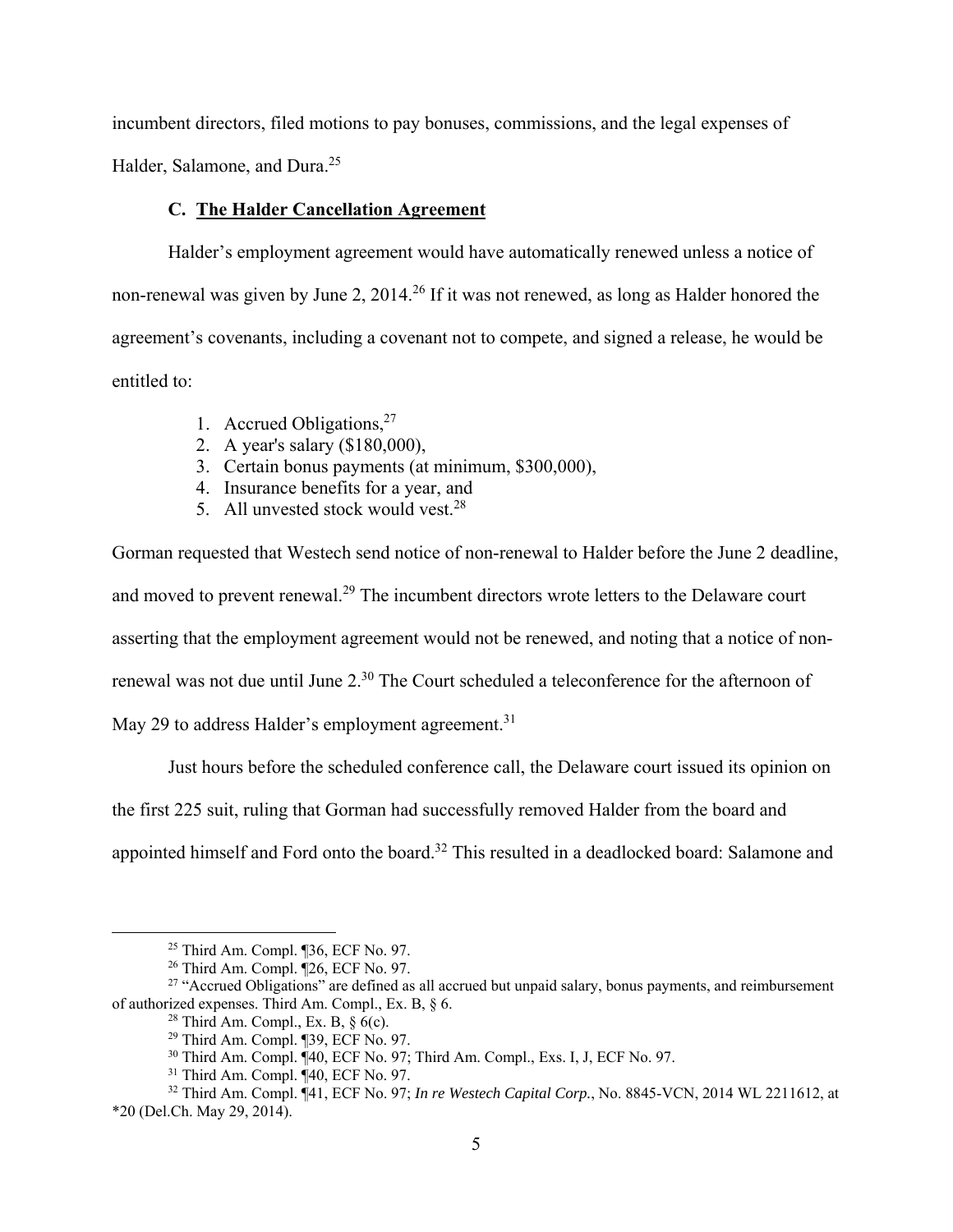Dura on one side, and Gorman and Ford on the other.<sup>33</sup> Apparently unaware that its ruling deadlocked the board, the Delaware court cancelled the conference call, believing that the call was no longer needed.<sup>34</sup>

The next day, Salamone, on behalf of Westech, entered into an agreement with Halder that, among other things, cancelled the Halder employment agreement.<sup>35</sup> Greenberg drafted this cancellation agreement on the evening of May 29, and it was signed on May 30.<sup>36</sup> The agreement admitted that Westech breached its employment agreement with Halder and terminated the agreement except for Accrued Obligations owed to Halder.<sup>37</sup> This meant that Halder was no longer bound by the noncompete and nonsolicitation covenants. It also meant that Halder waived his right to one year's salary (\$180,000), a year's worth of quarterly bonus payments (at least \$300,000), and certain insurance benefits. The difference between non-renewing the Halder employment agreement, and cancelling it on the terms agreed to, can be depicted as follows:

| <b>Non-Renewal under Halder's Employment Agreement</b> |                                   |  |
|--------------------------------------------------------|-----------------------------------|--|
| <b>Owed to Halder</b>                                  | <b>Owed to Westech</b>            |  |
| <b>Accrued Obligations</b>                             | Nonsolicitation covenant          |  |
| Base salary $(\$180,000)$                              | Noncompetition covenant           |  |
| Quarterly Bonus Payments (at least \$300,000)          | Confidential information covenant |  |
| Quarterly Special Payments (subject to company action) | Waiver and release of claims      |  |
| Unvested stocks yest                                   |                                   |  |
| Health, dental, and medical insurance                  |                                   |  |

 <sup>33</sup> Third Am. Compl. ¶41, ECF No. 97; *In re Westech Capital Corp.*, No. 8845-VCN, 2014 WL 2211612, at \*20 (Del.Ch. May 29, 2014).

<sup>&</sup>lt;sup>34</sup> Third Am. Compl. ¶41, ECF No. 97.

<sup>35</sup> Third Am. Compl. ¶¶42-43, ECF No. 97.

<sup>36</sup> Third Am. Compl. ¶42, ECF No. 97.

<sup>37</sup> Third Am. Compl. ¶¶44-45, ECF No. 97; Third Am. Compl., Ex. K, ECF No. 97.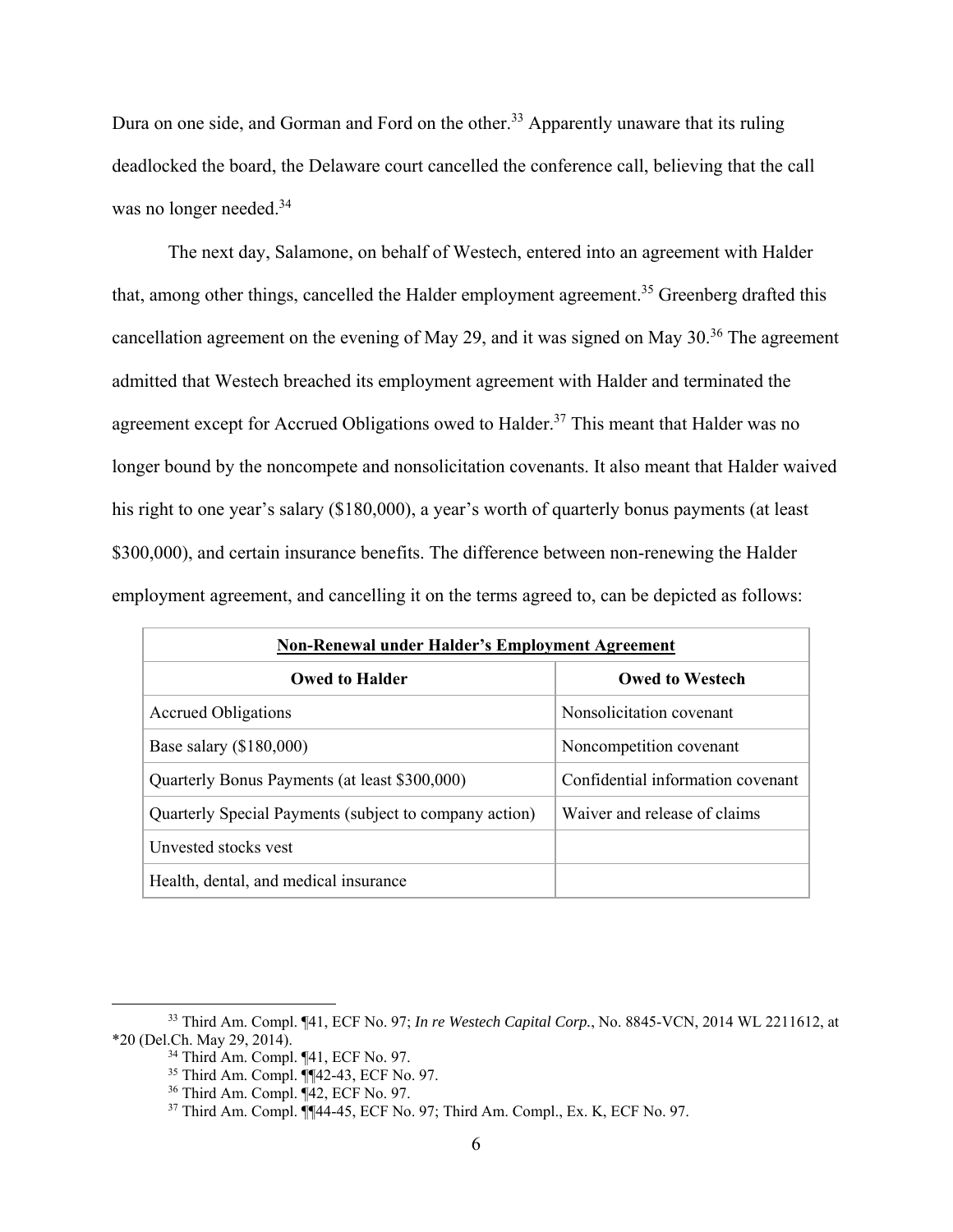| <b>Cancellation Agreement</b>                          |                                   |  |
|--------------------------------------------------------|-----------------------------------|--|
| <b>Owed to Halder</b>                                  | <b>Owed to Westech</b>            |  |
| <b>Accrued Obligations</b>                             | Nonsolicitation covenant          |  |
| Base salary (\$180,000)                                | Noncompetition covenant           |  |
| Quarterly Bonus Payments (at least \$300,000)          | Confidential information covenant |  |
| Quarterly Special Payments (subject to company action) | Waiver and release of claims      |  |
| Unvested stocks vest                                   |                                   |  |
| Health, dental, and medical insurance                  |                                   |  |

According to the Trustee's math, though, Halder at that point had been overpaid by \$279,000,<sup>38</sup> which would still mean that he waived the right to collect \$480,000 minus \$279,000, or \$201,000. The cancellation agreement was not approved by the board.<sup>39</sup>

The Delaware court held a teleconference in the afternoon the day it learned of the cancellation agreement.<sup>40</sup> Greenberg contended that the agreement was the only way not to renew.41 The court discussed the possibility that the cancellation agreement violated its status quo order, but made no final decision on the matter.42 The court did state that "in the event the cancellation does not . . . resolve the ongoing area of concern, then the board's authority -- and this would be an amplification of the status quo order -- to terminate or extend Mr. Halder's employment contract, and that would include non-renewal, is suspended for a period of 60 days until July 30th, 2014."<sup>43</sup> The Delaware court eventually entered an Order and Final Judgment vacating its status quo order, but retaining jurisdiction over disputes on "any application regarding conduct when the Status Quo Order was in effect."44

 <sup>38</sup> Third Am. Compl. ¶81, ECF No. 97.

<sup>39</sup> Third Am. Compl. ¶46, ECF No. 97.

<sup>&</sup>lt;sup>40</sup> Third Am. Compl. ¶47, ECF No. 97<br><sup>41</sup> Third Am. Compl., Ex. L at 8:17-12:4, ECF No. 97.

 $42$  Third Am. Compl., Ex. L at 6:17-7:6, ECF No. 97.

<sup>43</sup> Third Am. Compl. ¶49, ECF No. 97; Third Am. Compl., Ex. L at 30:13-22, ECF No. 97. 44 Third Am. Compl. ¶50, ECF No. 97.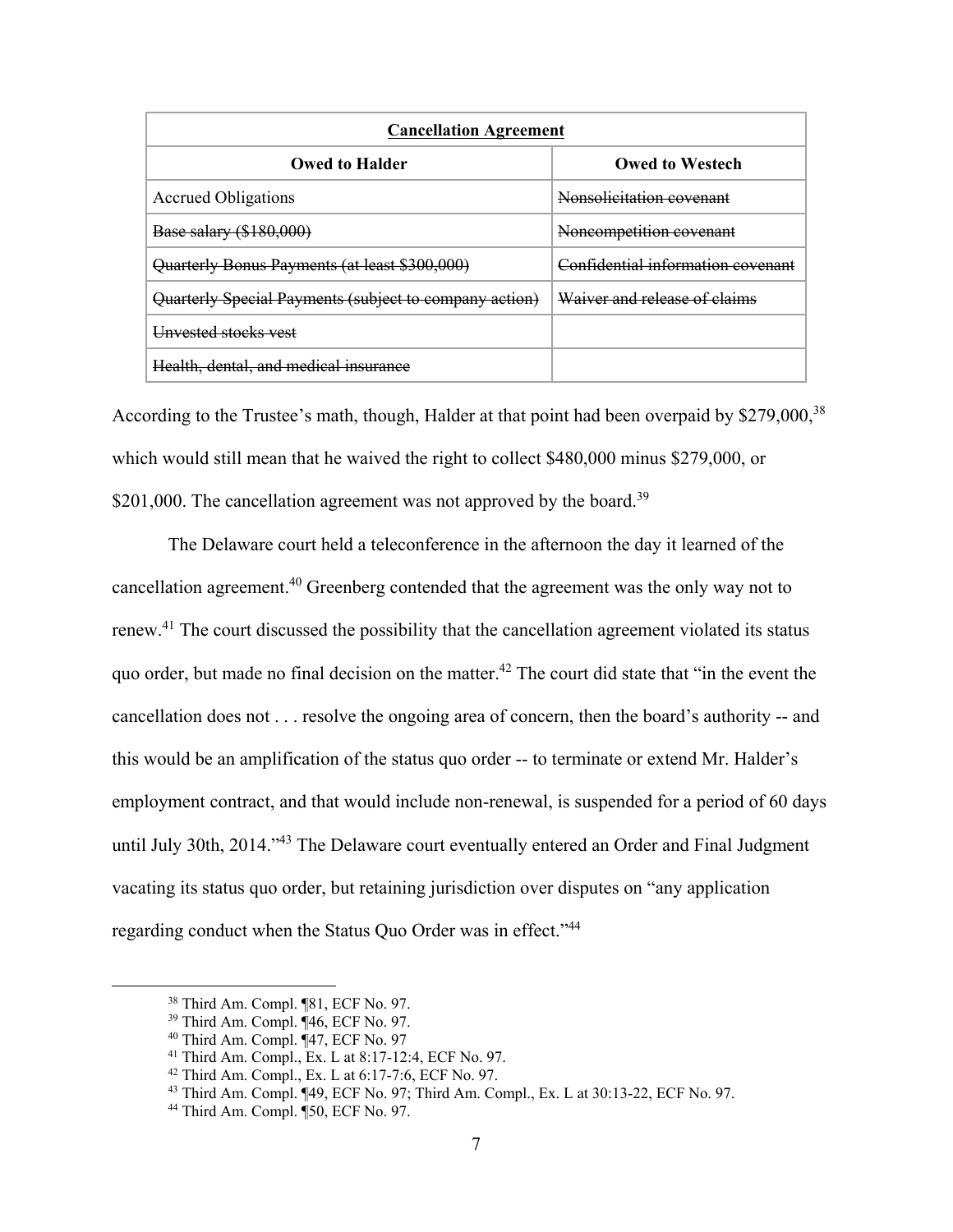A timeline of some of these events is

| Date         | Event                                                                 |
|--------------|-----------------------------------------------------------------------|
| May 14, 2014 | Gorman moves to prevent renewal of Halder's employment agreement.     |
| May 29, 2014 | Delaware Chancery Court issues an opinion that deadlocks the board.   |
| May 29, 2014 | Greenberg drafts the cancellation agreement.                          |
| May 30, 2014 | Halder and Salamone execute the cancellation agreement.               |
| May 30, 2014 | Delaware Chancery Court holds a teleconference about the cancellation |
|              | agreement and Gorman's motion.                                        |
| June 2, 2014 | Deadline for non-renewal of Halder's employment agreement.            |

One month after the cancellation agreement was signed, Halder resigned from all positions he held with Westech and Tejas.<sup>45</sup> He then started to work for a Tejas competitor.<sup>46</sup> Halder also solicited other Tejas employees to join him in working for the Tejas competitor.<sup>47</sup>

Later that year, Halder filed a Texas state court lawsuit to determine the validity of the cancellation agreement and Accrued Obligations owed to him by Westech.48 Westech refused to defend the suit.49 Gorman asked the Court of Chancery to order Westech to respond to the Halder complaint.<sup>50</sup> In response, that court ordered Westech to seek a stay until it could determine the proper composition of the Westech board.<sup>51</sup> Westech complied, so the Halder action was stayed in November 2014.<sup>52</sup> In 2015, when Halder was back on the Westech board, Halder filed a summary judgment motion.<sup>53</sup> Westech did not defend Halder's motion, and this resulted in an interlocutory order partially granting Halder's motion and finding that Westech

 <sup>45</sup> Third Am. Compl. ¶52, ECF No. 97.

<sup>46</sup> Third Am. Compl. ¶56, ECF No. 97.

<sup>47</sup> Third Am. Compl. ¶56, ECF No. 97.

<sup>48</sup> Third Am. Compl. ¶64, ECF No. 97

<sup>49</sup> Third Am. Compl. ¶67, ECF No. 97

<sup>50</sup> Third Am. Compl. ¶67, ECF No. 97.

 $51$  Third Am. Compl.  $\sqrt{68}$ , ECF No. 97.

<sup>52</sup> Third Am. Compl. ¶68, ECF No. 97.

<sup>53</sup> Third Am. Compl. ¶¶109, 205(b), ECF No. 97.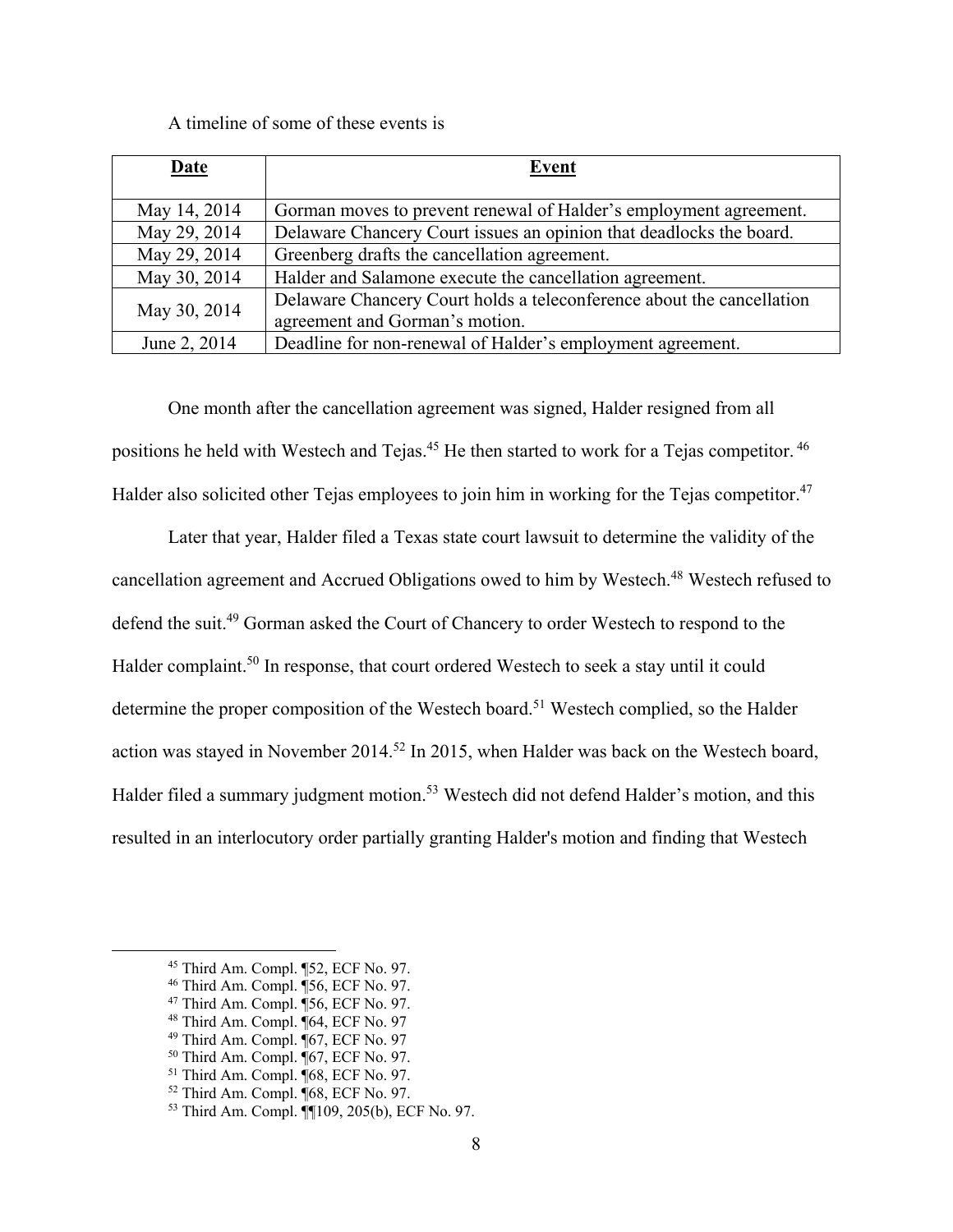was liable to Halder in the amount of \$169,598.<sup>54</sup> The action remains unresolved.<sup>55</sup>

### **D. More Lawsuits**

While the dispute related to the cancellation agreement was ongoing, the control fight continued elsewhere. Following Halder's departure from Westech, Halder, and other employees and stockholders, represented by Greenberg, filed a suit seeking the appointment of a custodian to address the board's deadlock.<sup>56</sup> Greenberg eventually withdrew from representing the plaintiffs, except Michael Wolf and John Randolph.<sup>57</sup> This suit was later voluntarily dismissed by the plaintiffs.<sup>58</sup>

Around this same time, Gorman tried to remove and replace Salamone as CEO by purporting to change Westech's bylaws.<sup>59</sup> The purported changes would allow Gorman to replace Salamone on the board and as CEO, and allow Craig Biddle to take Gorman's seat on the board.<sup>60</sup> Based on this, Gorman asserted that the Westech board consisted of Gorman, Ford, Biddle, and Dura.<sup>61</sup> Three days later, Salamone and other shareholders filed a second section 225 lawsuit in Delaware to determine whether Gorman's latest attempt to control the company was valid.<sup>62</sup> Greenberg represented Salamone, Halder, and others at the beginning of the suit.<sup>63</sup>

Gorman and Biddle proposed a status quo order in this second section 225 suit that would prevent Halder from continuing to compete with Westech.64 Greenberg, representing Halder,

 <sup>54</sup> Third Am. Compl. ¶¶109, 191(b), ECF No. 97. 55 Third Am. Compl. ¶68, ECF No. 97.

<sup>56</sup> Third Am. Compl. ¶53, ECF No. 97.

<sup>57</sup> Third Am. Compl. ¶63, ECF No. 97

<sup>58</sup> Third Am. Compl. ¶63, ECF No. 97. 59 Third Am. Compl. ¶54, ECF No. 97.

<sup>60</sup> Third Am. Compl. ¶54, ECF No. 97. 61 Third Am. Compl. ¶54, ECF No. 97.

 $62$  Third Am. Compl.  $\overline{155}$ , ECF No. 97.

<sup>63</sup> Third Am. Compl. ¶55, ECF No. 97.

<sup>64</sup> Third Am. Compl. ¶57, ECF No. 97.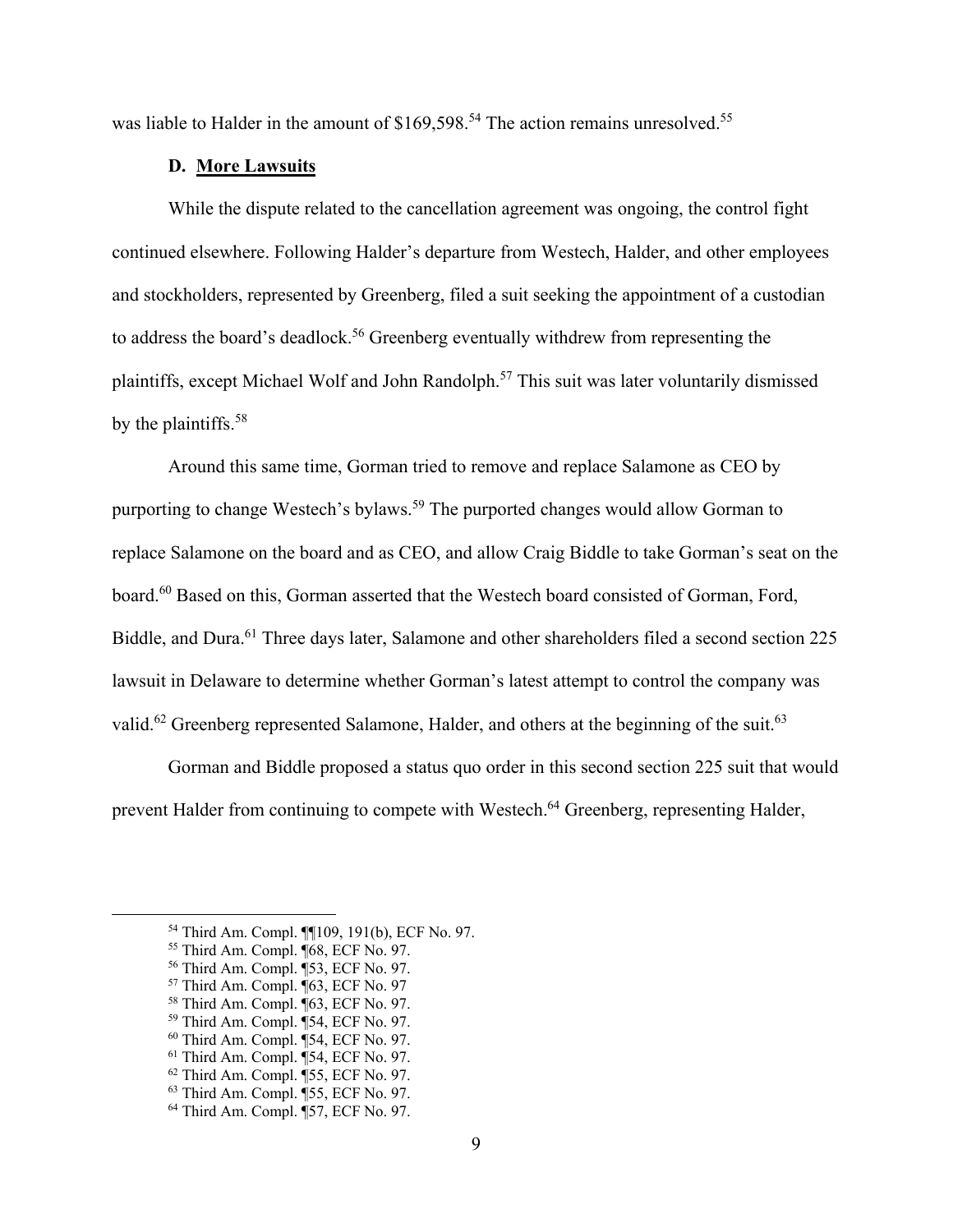Salamone, and other employees and stockholders, opposed this language.<sup>65</sup> Greenberg also advised the Delaware court that Halder and other plaintiffs no longer working for Westech and Tejas would retain new counsel. <sup>66</sup> Greenberg later withdrew from representing those parties. <sup>67</sup>

The status quo order entered by the Delaware court kept Salamone, Dura, Ford, and Gorman as directors.<sup>68</sup> It also extended the suspension of the Westech board's authority to terminate or extend the Halder employment agreement until the later of October 30, 2014 or thirty days after the second status quo order was vacated.<sup>69</sup> To date, the order has not been vacated though the suit was voluntarily dismissed in August 2014.<sup>70</sup>

On December 20, 2014, the Delaware Supreme Court rendered an opinion on the first 225 action and ruled that Halder was not removed from the board.<sup>71</sup> Thus, Halder, Dura, Salamone, Gorman, and Ford were the Westech directors.<sup>72</sup>

Meanwhile, in September 2014, Gorman filed a third section 225 lawsuit in Delaware.<sup>73</sup> On July 31, 2015, the Delaware Chancery Court issued an opinion on Halder and Salamone's motion to dismiss the third 225 action.<sup>74</sup> The court ruled that Salamone was still CEO, dismissing that part of the complaint, and found that fact issues remained about whether Halder had resigned from the board.<sup>75</sup> Gorman eventually withdrew this suit.<sup>76</sup>

 <sup>65</sup> Third Am. Compl. ¶58, ECF No. 97.

<sup>66</sup> Third Am. Compl. ¶59, ECF No. 97.

<sup>67</sup> Third Am. Compl. ¶63, ECF No. 97.

<sup>68</sup> Third Am. Compl. ¶62, ECF No. 97.

<sup>69</sup> Third Am. Compl. ¶62, ECF No. 97.

<sup>&</sup>lt;sup>70</sup> Third Am. Compl.  $\overline{\P}$  62-63, ECF No. 97; Third Am. Compl., Ex. P  $\P$ 4, ECF No. 97.

 $71$  Third Am. Compl.  $\P69$ , ECF No. 97.

 $72$  Third Am. Compl.  $\P$ 69, ECF No. 97.

<sup>73</sup> Third Am. Compl. ¶65, ECF No. 97.

<sup>74</sup> Third Am. Compl. ¶71, ECF No. 97; *Gorman v. Salamone*, No. 10183-VCN, 2015 WL 4719681 (Del. Ch. July 31, 2015). 75 Third Am. Compl. ¶71, ECF No. 97; *Gorman*, 2015 WL 4719681, at \*6-7.

<sup>76</sup> Third Am. Compl. ¶71, ECF No. 97.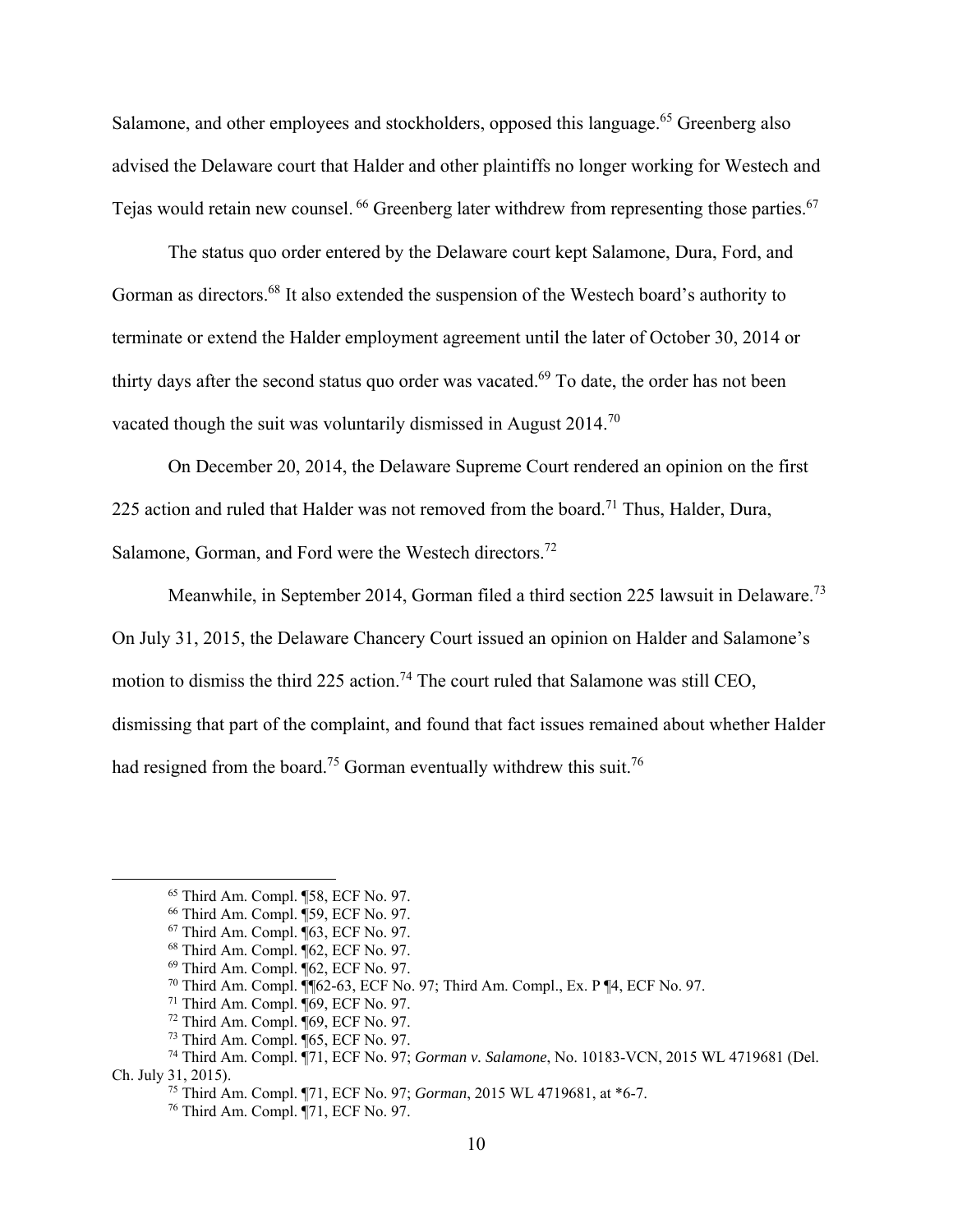### **II. ANALYSIS**

The Trustee alleges that Greenberg (1) breached its fiduciary duties to Westech;<sup>77</sup> (2) had a conflict of interest or was negligent by representing clients with adverse interests;<sup>78</sup> and (3) aided and abetted breaches of fiduciary duty by Salamone and Halder.<sup>79</sup> The Trustee seeks disgorgement of the fees charged to Westech and  $Teias<sup>80</sup>$  and equitable subordination of Greenberg's claim.<sup>81</sup>

# **A. The Complaint Fails to Plausibly Plead a Breach of Fiduciary Duty Claim**

Under both Delaware and Texas law, allegations that amount to no more than legal malpractice claims cannot support a breach of fiduciary duty claim.<sup>82</sup> "Admittedly, Delaware courts have . . . colloquially referred to attorneys as 'fiduciaries.' But, the cases evaluating attorney conduct in terms of breach of fiduciary duty generally involve an attorney acting in some capacity beyond the mere provision of legal services that raised fiduciary concerns."<sup>83</sup> Likewise under Texas law, "a plaintiff [may not] divide or fracture her legal malpractice claims into additional causes of action."84 Thus, under the laws of both states, to support the Trustee's claim of breach of fiduciary duty, the complaint had to address conduct by Greenberg that was something other than providing legal services.<sup>85</sup>

So what has the Trustee alleged that goes beyond a malpractice claim? In his brief, the

 <sup>77</sup> Third Am. Compl. ¶¶155-57, ECF No. 97.

<sup>78</sup> Third Am. Compl. ¶¶174-76, ECF No. 97.

<sup>79</sup> Third Am. Compl. ¶¶170-72, ECF No. 97.

<sup>80</sup> Third Am. Compl. ¶¶177-79, ECF No. 97.

<sup>81</sup> Third Am. Compl. ¶¶223-26, ECF No. 97.

<sup>82</sup> *Sokol Holdings, Inc. v. Dorsey & Whitney, LLP*, CIV.A. 3874-VCS, 2009 WL 2501542, at \*4 (Del. Ch. Aug. 5, 2009); *Goffney v. Rabson*, 56 S.W.3d 186, 193-94 (Tex. App.—Houston [14th Dist.] 2001, pet. denied).

<sup>83</sup> *Sokol Holdings*, 2009 WL 2501542, at \*4.

<sup>84</sup> *Goffney*, 56 S.W.3d at 190. To support a separate breach of fiduciary claim, "self-dealing, deception, or misrepresentations" are required. *Id.* at 194.

<sup>85</sup> For instance, in *Goffney*, the court stated that "[b]reach of fiduciary duty by an attorney most often involves the attorney's failure to disclose conflicts of interest, failure to deliver funds belonging to the client, placing personal interests over the client's interests, improper use of client confidences, taking advantage of the client's trust, engaging in self-dealing, and making misrepresentations." *Id.* at 193.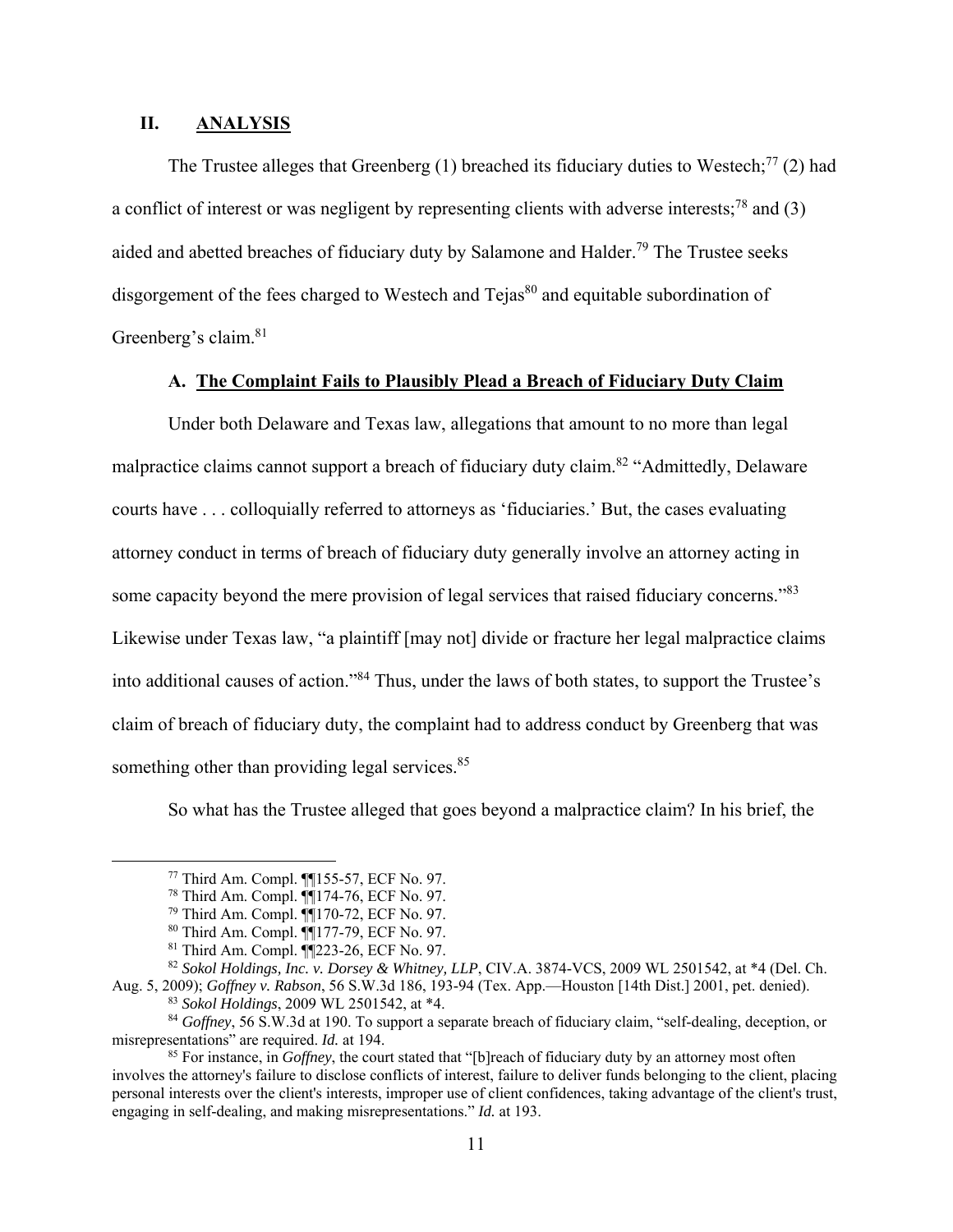Trustee lists several allegations that he argues go beyond malpractice claims.<sup>86</sup> But, with two exceptions, all of these allegations relate to the supposed conflicting representation engaged in by Greenberg, and, as discussed below, the Complaint does not adequately plead any actual conflicts of interest. The two exceptions relate to fees paid to Greenberg by Westech or Tejas, and the \$50,000 retainer paid to Greenberg. Both are transactions ordinarily part of the attorneyclient relationship. And the Complaint never alleges that Greenberg did not earn the fees paid. While Westech paid the retainer "without prior notice to the Court of Chancery or opposing counsel,"87 the Complaint does not explain why this notice was required.

The Trustee also argues that Greenberg "improperly exercised control over Westech's property"88 in obtaining a retainer and in seeking relief from the status quo orders to pay salaries and commissions. Simply put, this is implausible. One would have to infer that Greenberg had control over the account from which the \$50,000 payment was made, which is too unlikely. As well, one would have to infer that Greenberg wrote letters to the Vice Chancellor, and filed pleadings with the Court of Chancery, with no direction from the client, also unlikely.

In short, all the actions taken by Greenberg as alleged by the Trustee were actions taken in the context of the attorney-client relationship, and no more, and so the Trustee has not alleged a cognizable claim for breach of fiduciary duty on the part of Greenberg.

### **B. The Complaint Fails to Plausibly Plead a Conflict of Interest**

The Trustee also alleges that Greenberg committed malpractice by concurrently representing both Westech and its incumbent directors.<sup>89</sup> Yet under both Texas and Delaware

 <sup>86</sup> Pl's Answering Br. in Opposition to Greenberg Traurig, LLP's Mot. to Dismiss the Trustee's Second Am. Compl. 7-8, ECF No. 98.

 $8^{\overline{7}}$  Third Am. Compl. ¶88, ECF No. 97.

<sup>88</sup> Third Am. Compl. ¶86, ECF No. 97.

<sup>89</sup> Third Am. Compl. ¶¶150-76, ECF No. 97.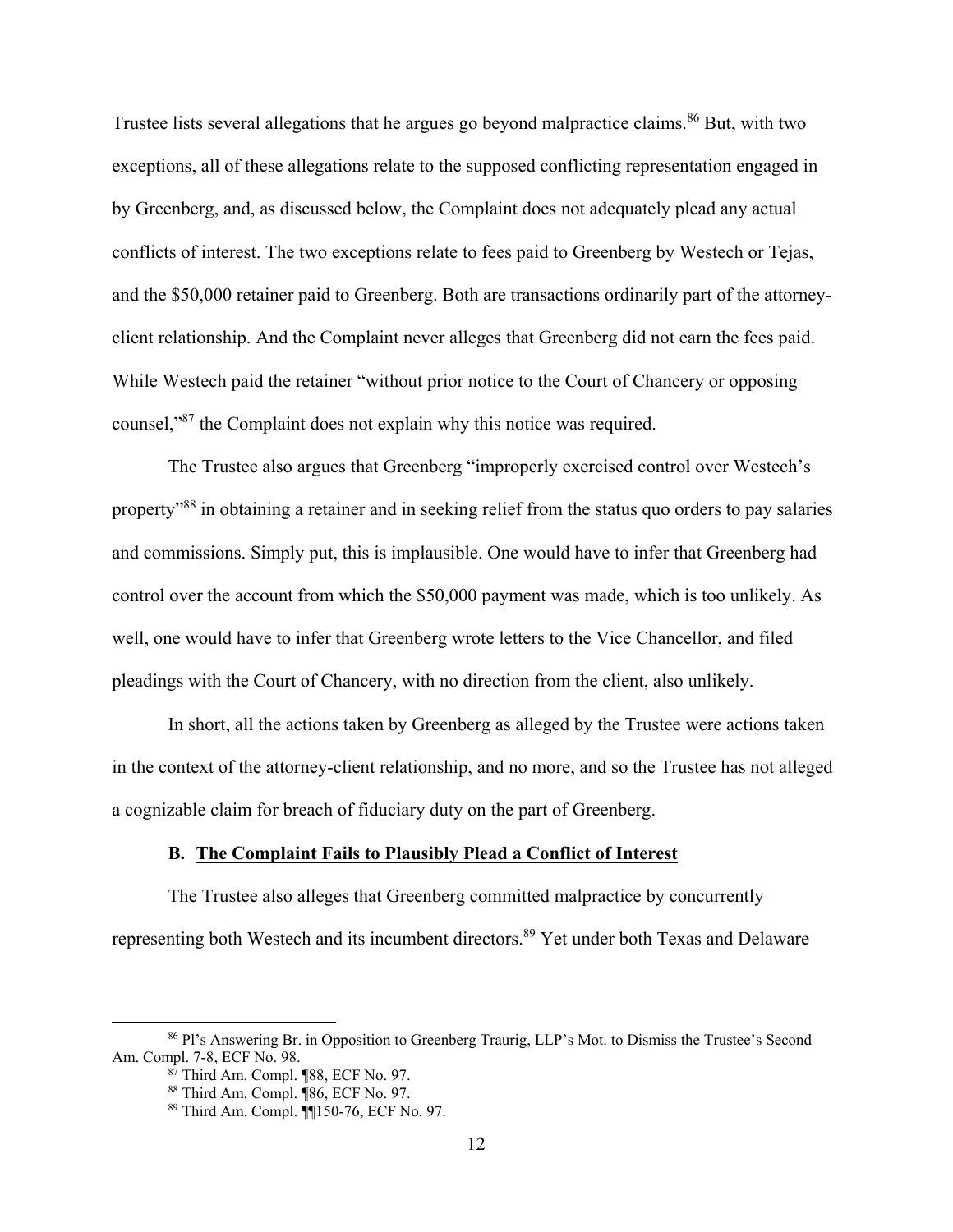law, one or both of which apply here, a lawyer may represent two clients concurrently as long as the relevant interests of the two clients are aligned. $90$ 

Greenberg was representing Westech generally when Gorman took the actions that began the long control litigation.<sup>91</sup> Salamone, Halder, and Dura were Westech's incumbent directors, and would remain so until the control litigation was resolved.<sup>92</sup> So their interests in the control litigation were aligned with those of Westech. And the Complaint contains no allegations explaining why or how those interests were not aligned.

The Trustee cites *In re Salazar*<sup>93</sup> and *Opdyke v. Kent Liquor Mart, Inc.*<sup>94</sup> to support his position that Greenberg's representation of the incumbent directors and Westech was an impermissible conflict.95 But the facts of the *Salazar* and *Brown* cases are only superficially similar to the facts here. In *Salazar*, a lawyer was representing one faction in a fight over control of a church, and the court of appeals upheld a trial court determination that the lawyer lacked the authority to represent the corporate entity that owned the church.<sup>96</sup> Here, there is no allegation that Greenberg lacked authority to represent Westech. In *Opdyke*, the lawyer represented all three of the individuals who formed a venture, and then the attorney bought out one of the

 $90$  DEL. LAWYERS' R. PROF. CONDUCT R. 1.7 ("[A] lawyer shall not represent a client if the representation. . . of one client will be directly adverse to another client [or] there is a significant risk that the representation of one or more clients will be materially limited by the lawyer's responsibilities to another client . . . ."); *Id.* at R. 1.13(e) ("A lawyer representing an organization may also represent any of its directors, officers, employees, members, shareholders or other constituents, subject to the provisions of Rule 1.7."); TEX. DISCIPLINARY RULES PROF'L CONDUCT R. 1.06(b) ("[A] lawyer shall not represent a person if the representation of that person: (1) involves a substantially related matter in which that person's interests are materially and directly adverse to the interests of another client of the lawyer or the lawyer's firm; or (2) reasonably appears to be or become adversely limited by the lawyer's or law firm's responsibilities to another client . . . .").

<sup>91</sup> Third Am. Compl. ¶¶22, 36, ECF No. 97.

<sup>92</sup> Third Am. Compl. ¶¶33, 69, ECF No. 97.

<sup>93</sup> *In re Salazar*, 315 S.W.3d 279 (Tex. App.—Fort Worth 2010, orig. proceeding).

<sup>94</sup> *Opdyke v. Kent Liquor Mart, Inc.,* 181 A. 2d 579 (Del. 1962)*.*

<sup>95</sup> Pl's Answering Br. in Opposition to Greenberg Traurig, LLP's Mot. to Dismiss the Trustee's Second Am. Compl. 5-6, 11, ECF No. 98.

<sup>96</sup> *In re Salazar*, 315 S.W.3d at 283, 285-6.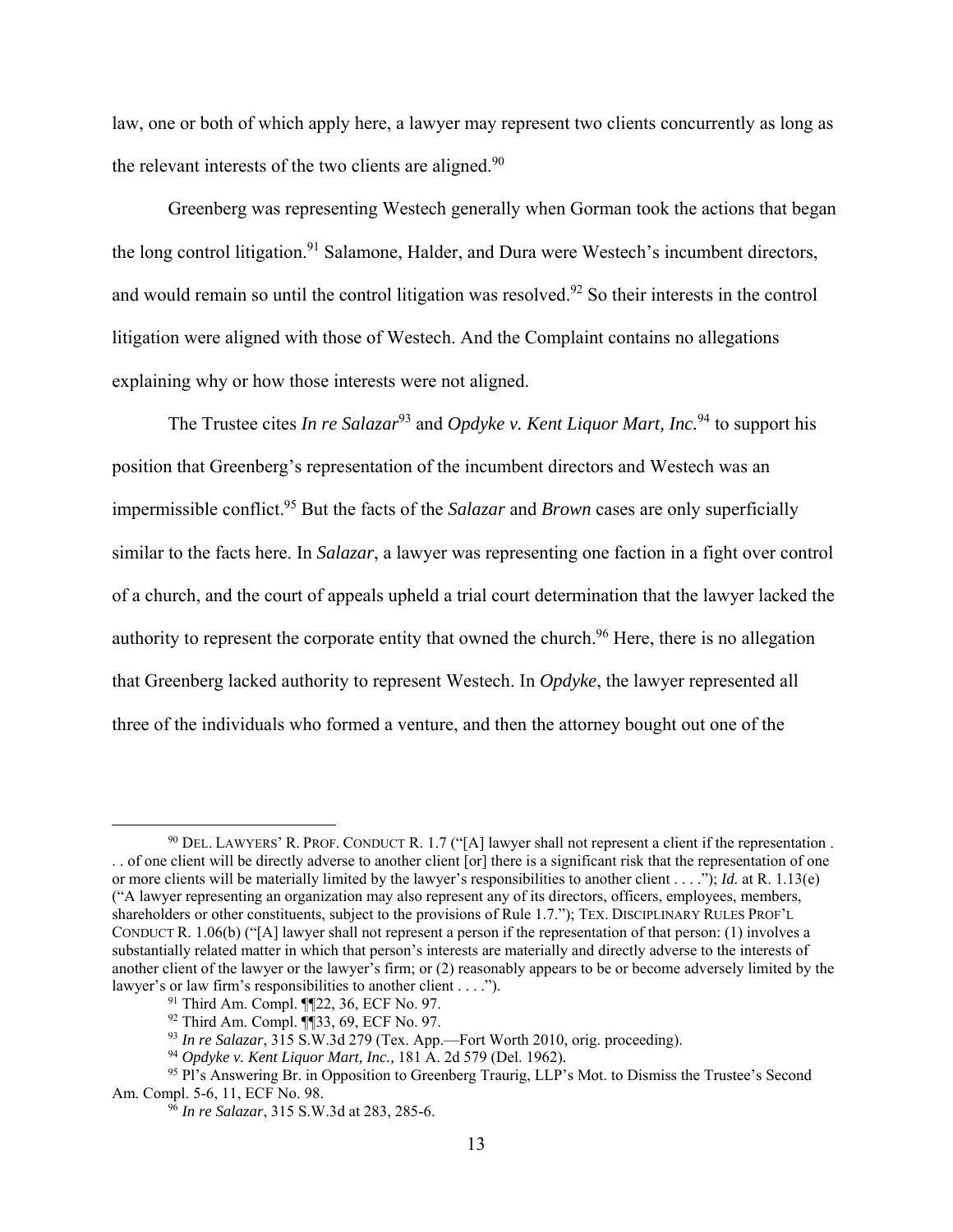individuals.97 Greenberg started out representing Westech, and there are no allegations that Greenberg acquired any Westech stock.

And there's more. The Complaint simply alleges no facts that describe a conflict between Westech and the incumbent directors so far as the control litigation is concerned. Instead, the Trustee simply asserts that Greenberg took "positions directly adverse to Westech,"98 and that "Greenberg's representation of Westech was riddled with conflicts."99 To support this assertion, the Trustee lists times when Greenberg tried to secure a retainer, and in which Greenberg sought to obtain relief from the status quo order to pay bonuses and commissions.<sup>100</sup> Even so, the Complaint alleges no facts that would support an inference that it was improper for Greenberg to receive a retainer to secure payment of its fees, nor any facts that would support an inference that the salary and bonuses were not contractually required or, for that matter, otherwise improper.

The Trustee also alleges that Greenberg should have advised Westech to obtain separate counsel for the cancellation agreement<sup>101</sup> based on a supposed conflict of interest, but does not identify the conflict. Again, the Complaint alleges only that Greenberg represented Halder in his capacity as an incumbent director,  $102$  but contains no allegation that there is a conflict between the incumbent directors in their role as such, and Westech. Indeed, no such allegations could be alleged as there is no conflict. The underlying issue is whether Gorman and his faction had the authority under the voting agreement to, among other things, remove Halder from the board. On this issue, the interests of the incumbent directors were by definition aligned with the interests of Westech.

 <sup>97</sup> *Opdyke v. Kent Liquor Mart, Inc.,* 181 A. 2d 579, 581-84 (Del. 1962)*.*

<sup>98</sup> Third Am. Compl. ¶36, ECF No. 97.

<sup>99</sup> Pl's Answering Br. in Opposition to Greenberg Traurig, LLP's Mot. to Dismiss the Trustee's Second Am. Compl. 13, ECF No. 98.

<sup>100</sup> Third Am. Compl. ¶36, ECF No. 97.

<sup>101</sup> Third Am. Compl. ¶48, ECF No. 97.

<sup>102</sup> Third Am. Compl. ¶35, ECF No. 97.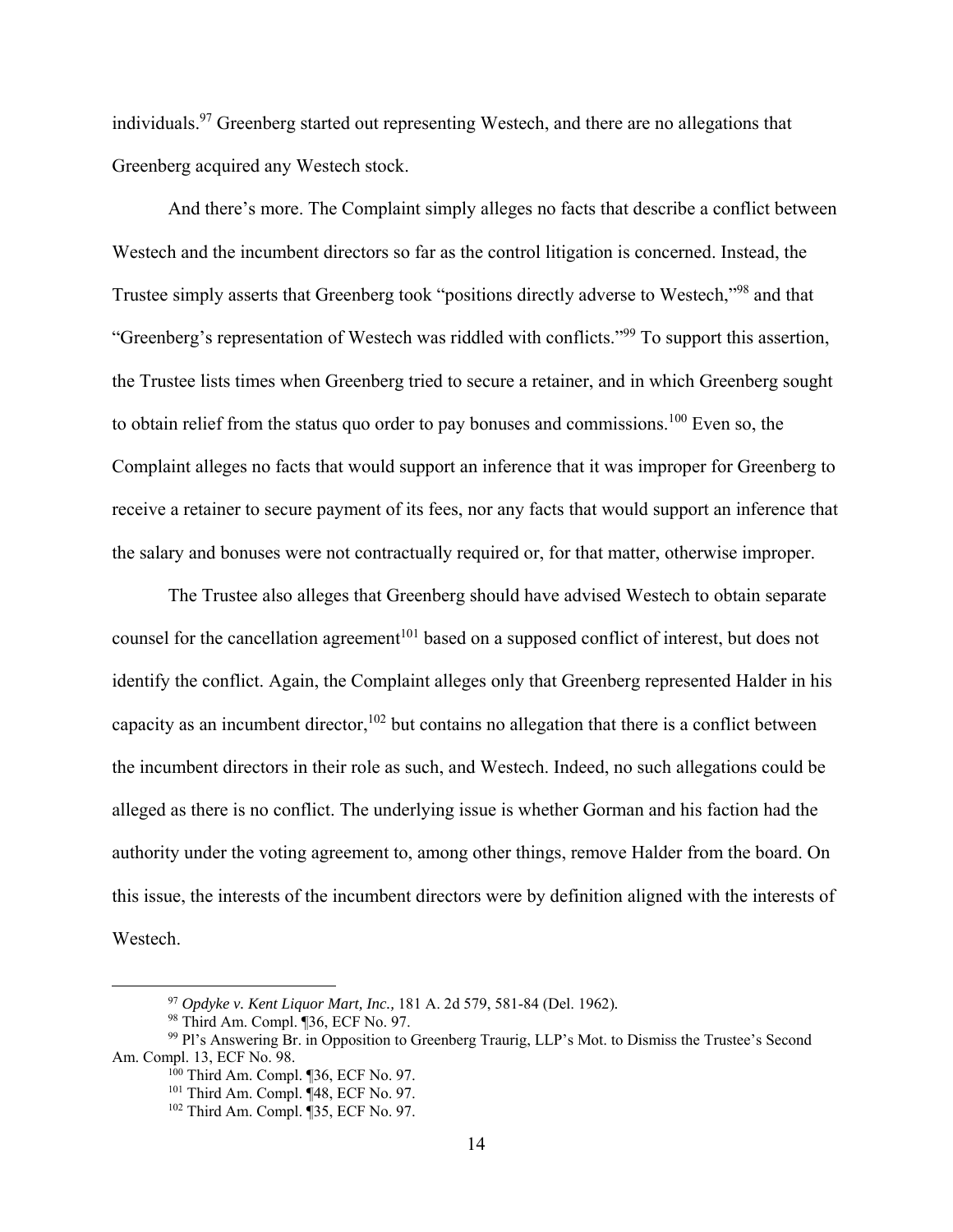The Trustee next alleges that Greenberg's opposition to Gorman's status quo order in the second 225 action was improper.<sup>103</sup> The proposed status quo order would have prevented Halder from competing with Westech, effectively reinstating the covenant not to compete.<sup>104</sup> The Trustee also argues Greenberg should have sued to enforce the noncompete and nonsolicitation covenants of Halder's employment agreement.<sup>105</sup> But the positions taken by Greenberg on behalf of its client, Westech, were consistent with the cancellation agreement. The only logical inference is that Westech would want its counsel to honor an agreement that it executed, and there is nothing alleged to the contrary.<sup>106</sup> As a result, there is also no conflict alleged on these points.

Most implausible of all is the bare allegation that Greenberg's efforts to obtain a custodian, after the Court of Chancery left Westech with a conflicted board, represented another direct conflict of interest.<sup>107</sup> Because the Delaware court left the board equally divided between two competing factions, and given the continuing acrimony between the two factions, seeking the appointment of a custodian seems like the most sensible step taken by any of the parties during this bitter dispute. And, in fact, the Complaint contains no allegations from which to infer why this "constituted" a conflict of interest, or even why it was not a good idea.

In arguing the malpractice issue, the Trustee's brief relies only on the alleged conflicts of interest just discussed, and the cancellation agreement allegations and related allegations, which will be discussed next. Finally, the Trustee also relies on a handful of conclusory allegations in

 <sup>103</sup> Third Am. Compl. ¶58, ECF No. 97.

<sup>104</sup> Third Am. Compl. ¶57, ECF No. 97.

<sup>105</sup> Third Am. Compl. ¶61, ECF No. 97.

<sup>106</sup> *See Ashcroft v. Iqbal*, 556 U.S. 662, 678 (2009) ("[T]he pleading standard Rule 8 announces does not require 'detailed factual allegations,' but it demands more than an unadorned, the-defendant-unlawfully-harmed-me accusation. . . . Nor does a complaint suffice if it tenders 'naked assertion[s]' devoid of 'further factual enhancement.' . . . A claim has facial plausibility when the plaintiff pleads factual content that allows the court to draw the reasonable inference that the defendant is liable for the misconduct alleged.").

<sup>107</sup> Third Am. Compl. ¶53, ECF No. 97.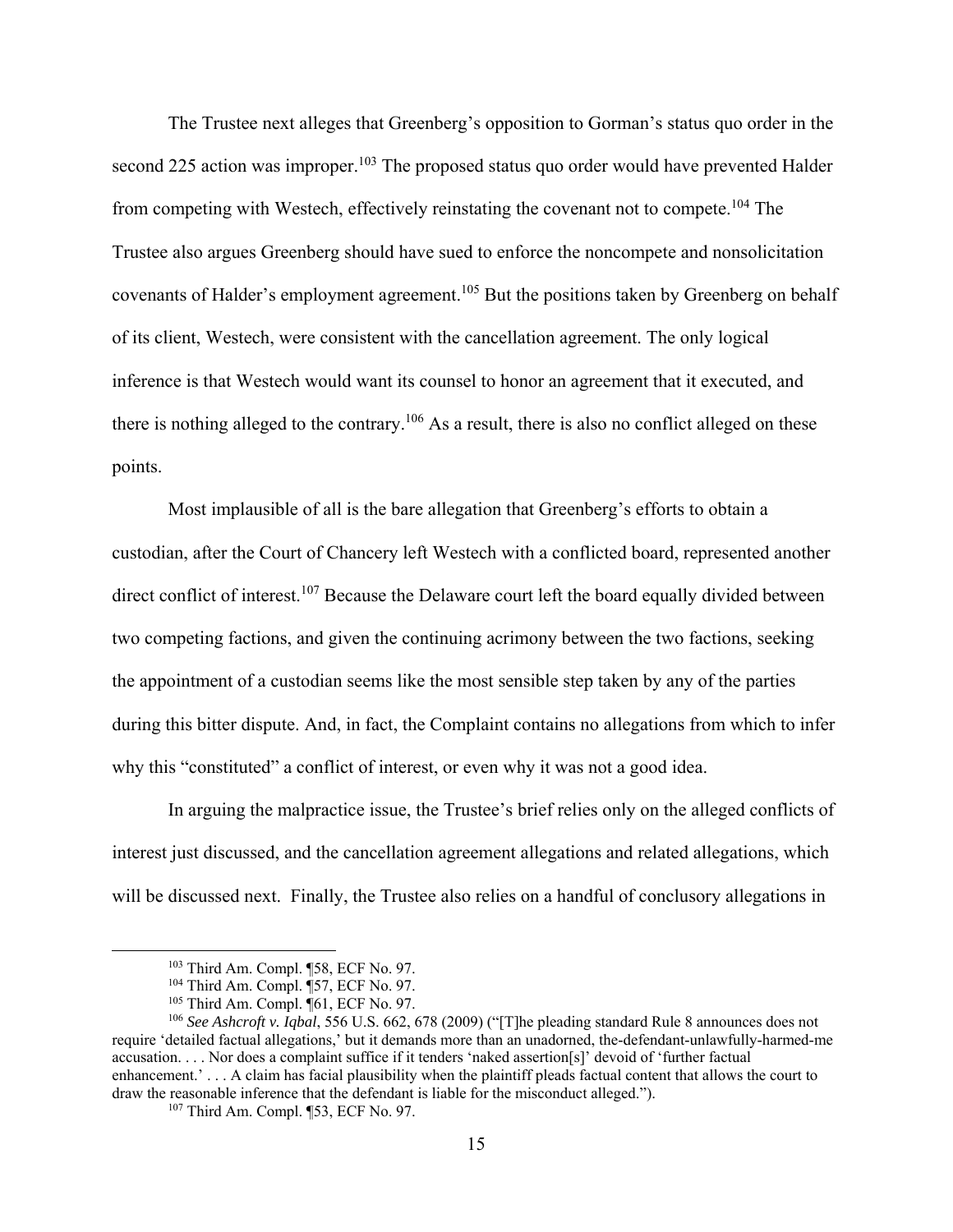paragraph 175; but does not explain anywhere why the actions complained of constitute malpractice.108

# **C. Aiding and Abetting: The Cancellation Agreement**

Texas and Delaware law on aiding and abetting differ slightly.

### **1. Delaware Law on Aiding and Abetting**

Under Delaware law, the elements of aiding and abetting a breach of fiduciary duty are

- a. The existence of a fiduciary relationship;
- b. Breach of the fiduciary's duty;
- c. Knowing participation in that breach by the defendants; and
- d. Damages proximately caused by the breach.<sup>109</sup>

The only element contested by Greenberg is that of knowing participation.<sup>110</sup> The

Delaware Supreme Court has explained that "knowing participation in a board's fiduciary breach requires that the third party act with the knowledge that the conduct advocated or assisted constitutes a breach."111 The level of knowledge required is "knowingly, intentionally, or with reckless indifference" or an "illicit state of mind" and that the third party "had 'actual or constructive knowledge that their conduct was legally improper.'"112 Knowledge need not be plead with particularity and it may be inferred.113 That said, sufficient factual allegations are necessary to survive a motion to dismiss.<sup>114</sup>

In *Zazzali v. Fischer*, a trustee in a bankruptcy case filed a claim for aiding and abetting against counsel for debtors who ran a Ponzi scheme.<sup>115</sup> The District Court, applying Delaware

 <sup>108</sup> Third Am. Compl. ¶175, ECF No. 97.

<sup>109</sup> *Malpiede v. Townson*, 780 A.2d 1075, 1096 (Del. 2001).

<sup>&</sup>lt;sup>110</sup> Greenberg Traurig, LLP's Mem. In Support of Mot. to Dismiss the Trustee's Second Am. Compl. 8-11, ECF No. 85.

<sup>&</sup>lt;sup>111</sup> *Malpiede*, 781 A.2d at 1097.<br><sup>112</sup> *RBC Capital Markets, LLC v. Jervis*, 129 A.3d 816, 862 (Del. 2015).

<sup>113</sup> *In re Telecomms., Inc. S'holders Litig.*, No. Civ.A 16470-NC, 2003 WL 21543427, at \*2 (Del. Ch. July 7, 2003).<br> $114$  *Id.* at \*2.

<sup>115</sup> *Zazzali v. Hirschler Fleischer, P.C.*, 482 B.R. 495, 504-05 (D. Del. 2012).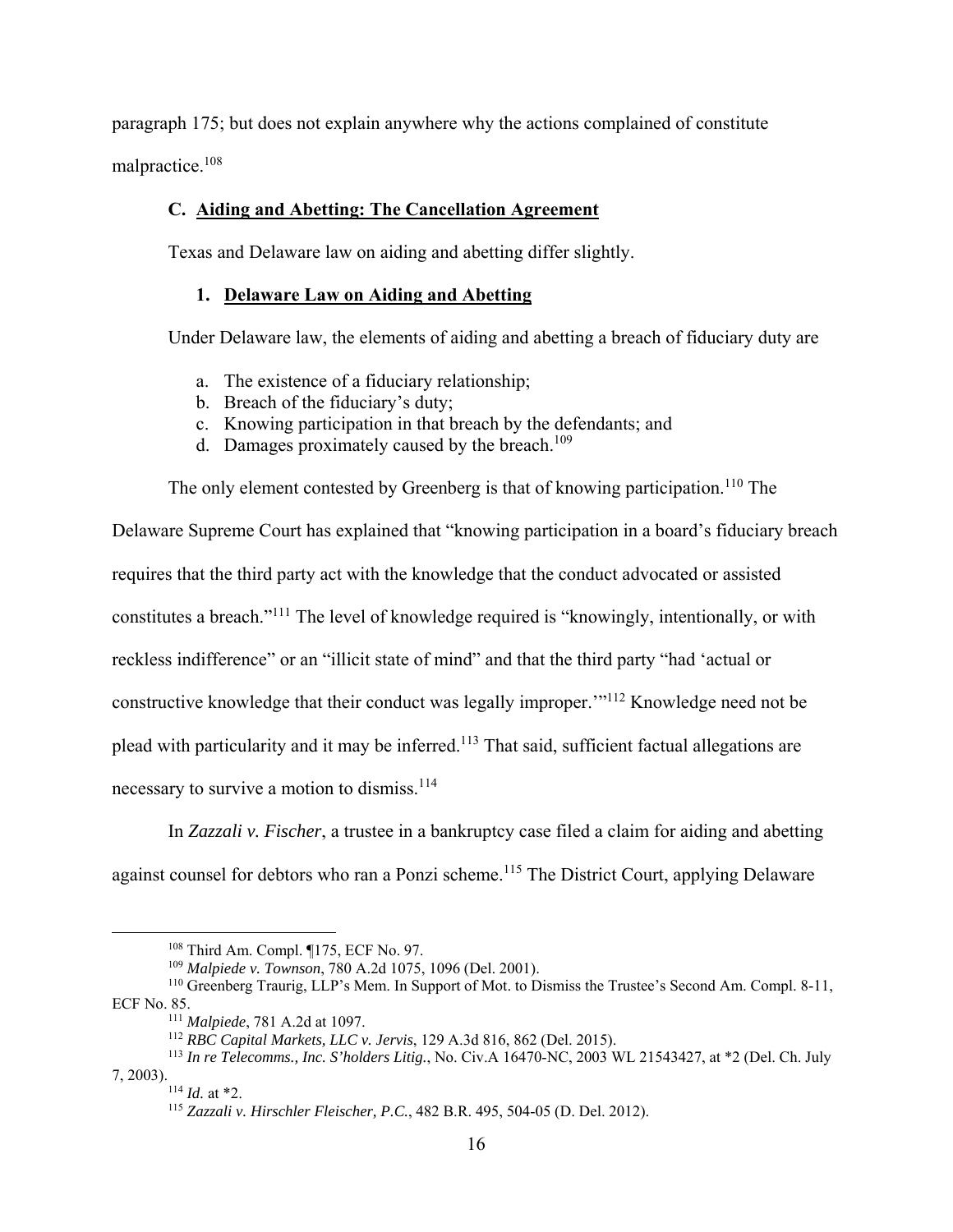law, held that the debtors did not adequately plead knowing participation because the allegations were merely that "Defendant provided legal services that were common in the industry."<sup>116</sup> The court thus dismissed the aiding and abetting claims for failure to state a claim.<sup>117</sup>

#### **2. Texas Law on Aiding and Abetting**

Under Texas law, aiding and abetting a breach of fiduciary duty is more often called knowing participation in a breach of fiduciary duty.<sup>118</sup> But the Texas Supreme Court has not expressly decided that this cause of action exists.<sup>119</sup> In *First United Pentecostal Church of Beaumont v. Parker,* the Texas Supreme Court stated that if a claim for aiding and abetting a breach of fiduciary duty did exist, the plaintiff would have to prove "that the defendant, with unlawful intent, substantially assisted and encouraged a tortfeasor in a wrongful act that harmed the plaintiff."120 In an earlier case, *Juhl v. Airington*, the Texas Supreme Court explained that whether substantial assistance was provided can be evaluated by considering these factors:

- a. The nature of the wrongful act;
- b. The kind and amount of the assistance;
- c. The relation of the defendant and the actor;
- d. The presence or absence of the defendant at the occurrence of the wrongful act; and
- e. The defendant's state of mind.<sup>121</sup>

The scienter elements are like the requirement in Delaware law in that it requires both

 <sup>116</sup> *Zazzali v. Hirschler Fleischer, P.C.*, 482 B.R. 495, 519 (D. Del. 2012).

<sup>117</sup> *Id.*

<sup>118</sup> *The Official Comm. of Unsecured Creditors of Schlotzsky's, Inc. v. Grant Thornton, L.L.P. (In re Schlotzsky's Inc)*, 351 B.R. 430, 439 (Bankr. W.D. Tex. 2006).

<sup>119</sup> *First United Pentecostal Church of Beaumont v. Parker*, 514 S.W.3d 214, 224 (Tex. 2016). *But see Kinzbach Tool Co. v. Corbett-Wallace Corp.*, 160 S.W.2d 509, 514 (Tex. 1942) ("It is settled law of this State that where a third party knowingly participates in the breach of duty of a fiduciary, such third party becomes a joint tortfeasor with the fiduciary and is liable as such."). Citing other Texas cases, the Fifth Circuit has recognized a cause of action for knowing participation in a breach of fiduciary duty with elements that are almost identical to Delaware's cause of action for aiding and abetting. *Meadows v. Hartford Life Ins. Co.*, 492 F.3d 634, 639 (5th Cir. 2007).

<sup>120</sup> *First United Pentecostal Church*, 514 S.W.3d at 224-25 (analyzing the claim of aiding and abetting while assuming, but not deciding that such a claim exists). 121 *Juhl v. Airington*, 936 S.W.2d 644-45 (Tex. 1996); *see also First United Pentecostal Church*, 514

S.W.3d at 225 (citing the *Juhl* factors in its analysis of a claim for aiding and abetting a breach of fiduciary duty).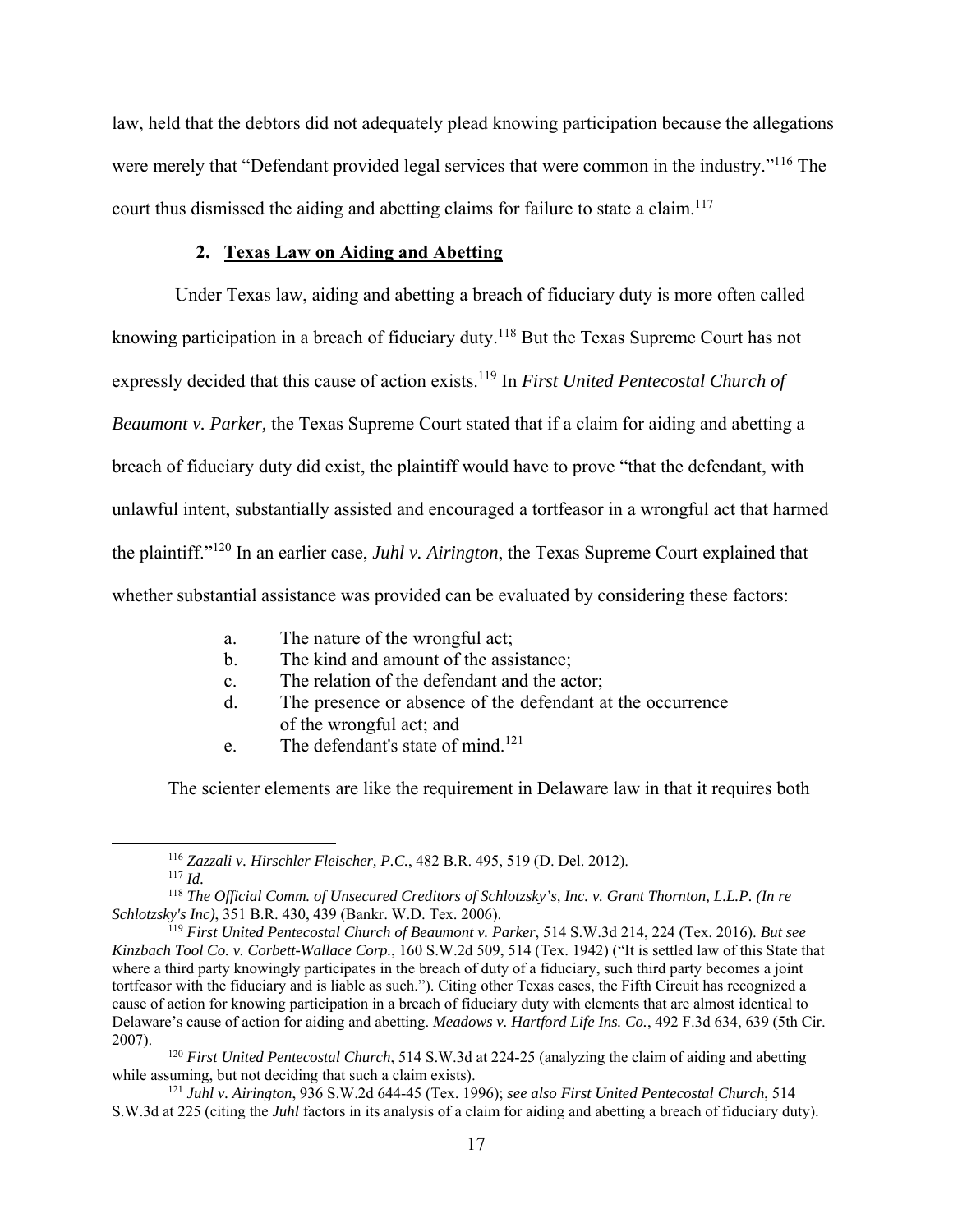knowledge of the fiduciary relationship and knowledge of the breach.<sup>122</sup> Even though Texas law was not discussed by either the Trustee or Greenberg, based on the arguments presented in the pleadings, the only element brought into question by Greenberg is whether Greenberg knew that it was participating in breaches of fiduciary duty.<sup>123</sup> The central question therefore is whether Greenberg knew that the acts it assisted were breaches of fiduciary duty.<sup>124</sup>

Courts applying Texas law (and assuming the cause of action does exist) have found the requisite knowledge when the plaintiff alleged that legal counsel had adequate information because of the context in which those actions were taken.125 In *Janvey v. Proskauer Rose, LLP*, counsel was hired to help the fiduciary deal with an SEC investigation.<sup>126</sup> The district court found sufficient the allegation that counsel knew the fiduciary "was offering unrealistic rates . . . that supported the SEC's belief [that the fiduciary] was operating a fraudulent scheme" to infer that counsel knew that its client was committing fraud.127 In *Official Stanford Investors Committee v. Greenberg Traurig, LLP*, counsel provided legal services to a fiduciary that ran a Ponzi scheme.<sup>128</sup> The court found that deficient legal services were provided because counsel continued to render services to the client despite "red flags" such as accusations of violations of U.S. banking laws, the client's goal of evading U.S. regulation, and knowledge that the client operated from the U.S.129 The plaintiff alleged that counsel helped the client evade U.S.

 <sup>122</sup> *Compare RBC Capital Markets, LLC v. Jervis*, 129 A.3d 816, 862 (Del. 2015), *with Meadows v. Hartford Life Ins. Co.*, 492 F.3d 634, 639 (5th Cir. 2007).

<sup>&</sup>lt;sup>123</sup> Greenberg Traurig, LLP's Mem. In Support of Mot. to Dismiss the Trustee's Second Am. Compl. 9-10, ECF No. 85.

<sup>&</sup>lt;sup>124</sup> *Juhl v. Airington*, 936 S.W.2d 644 (Tex. 1996) (internal citation omitted); see also <sup>124</sup> *First United Pentecostal Church of Beaumont v. Parker*, 514 S.W.3d 214, 225 (Tex. 2016).

<sup>125</sup> *See generally Janvey v. Proskauer Rose, LLP*, No. 3:13-CV-0477-N, 2015 WL 11121540 (N.D. Tex. June 23, 2016); *Official Stanford Inv'rs Comm. v. Greenberg Traurig, LLP*, No. 3:12-CV-4641-N, 2014 WL 12572881 (N.D. Tex. Dec. 17, 2014).

<sup>126</sup> *Janvey*, 2015 WL 11121540, at \*1.

 $127$  *Id.* at \*5-\*7.

<sup>128</sup> *Official Stanford Inv'rs Comm.*, 2014 WL 12572881, at \*1.

<sup>129</sup> *Official Stanford Inv'rs Comm.*, 2014 WL 12572881, at \*3.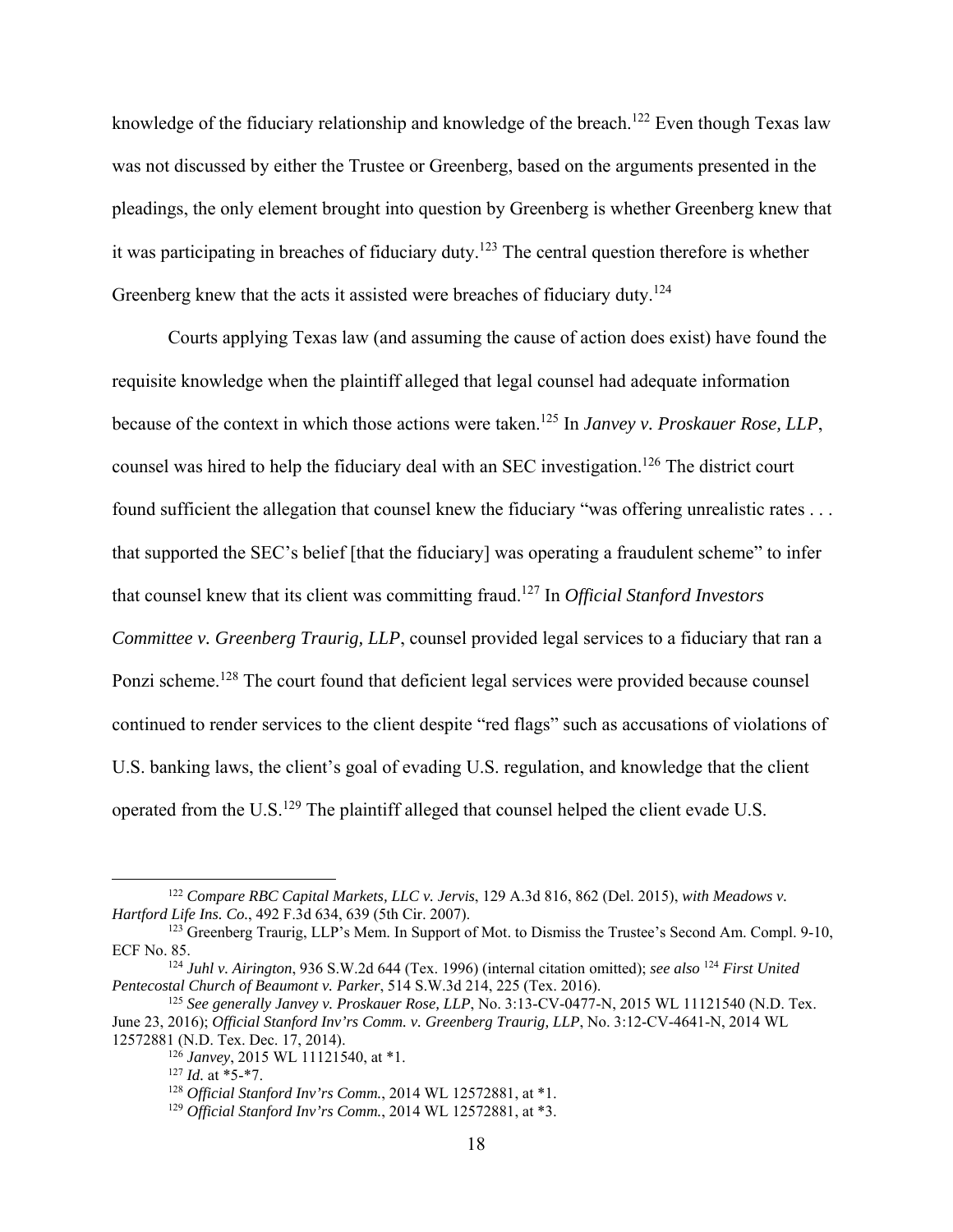regulations, "skirting Panamanian and Venezuelan regulators, making private equity and venture capital investments using CD proceeds without disclosing the investments to CD investors, and structuring real estate deals using CD proceeds without disclosing the deals to CD investors."<sup>130</sup> The court found that allegations of counsel's willing assistance in the operations of the client's company coupled with counsel's knowledge of financial corruption in the base of client's operations were enough to infer knowledge of breaches of fiduciary duty.131

## **3. The Complaint Does Not Sufficiently Allege Aiding and Abetting under Either Delaware or Texas Law**

The most specific factual allegations about Greenberg are in the aiding and abetting

portion of the Complaint.<sup>132</sup> In his attempt to establish aiding and abetting on Greenberg's part,

the Trustee says this:

170. Greenberg knowingly participated in Salamone's and Halder's breaches of fiduciary duties to Westech and Tejas in connection with the execution of the Cancellation Agreement. Greenberg drafted, *sua sponte*, and encouraged both Salamone and Halder to execute the Cancellation Agreement, which terminated Halder's restrictive covenants and admitted liability by Westech for certain Accrued Obligations to Halder. Thus, Greenberg knowingly participated in Salamone's and Halder's breaches of fiduciary duty and collusive misconduct.

171. In particular, Greenberg drafted the Cancellation Agreement knowing that: (a) Westech was not in material breach of its financial obligations to Halder; (b) Halder would have been entitled to only \$180,000 in severance payments if the parties chose not to renew the Halder Employment Agreement; (c) Halder had not undertaken the conditions precedent to be entitled to payment of any Accrued Obligations; (d) the Cancellation Agreement was void because Salamone had no authority to execute the Cancellation Agreement; and (e) the Status Quo Order prohibited the Cancellation Agreement. Greenberg cannot credibly deny knowledge of (a)

 <sup>130</sup> *Official Stanford Inv'rs Comm. v. Greenberg Traurig, LLP*, No. 3:12-CV-4641-N, 2014 WL 12572881, at \*3 (N.D. Tex. Dec. 17, 2014) (internal citations omitted).

 $131$  *Id.* at \*9.

<sup>&</sup>lt;sup>132</sup> There are some factual allegations in the breach of fiduciary duty count, but that count has been dismissed for the reasons stated above. *See supra* Section II.A*.*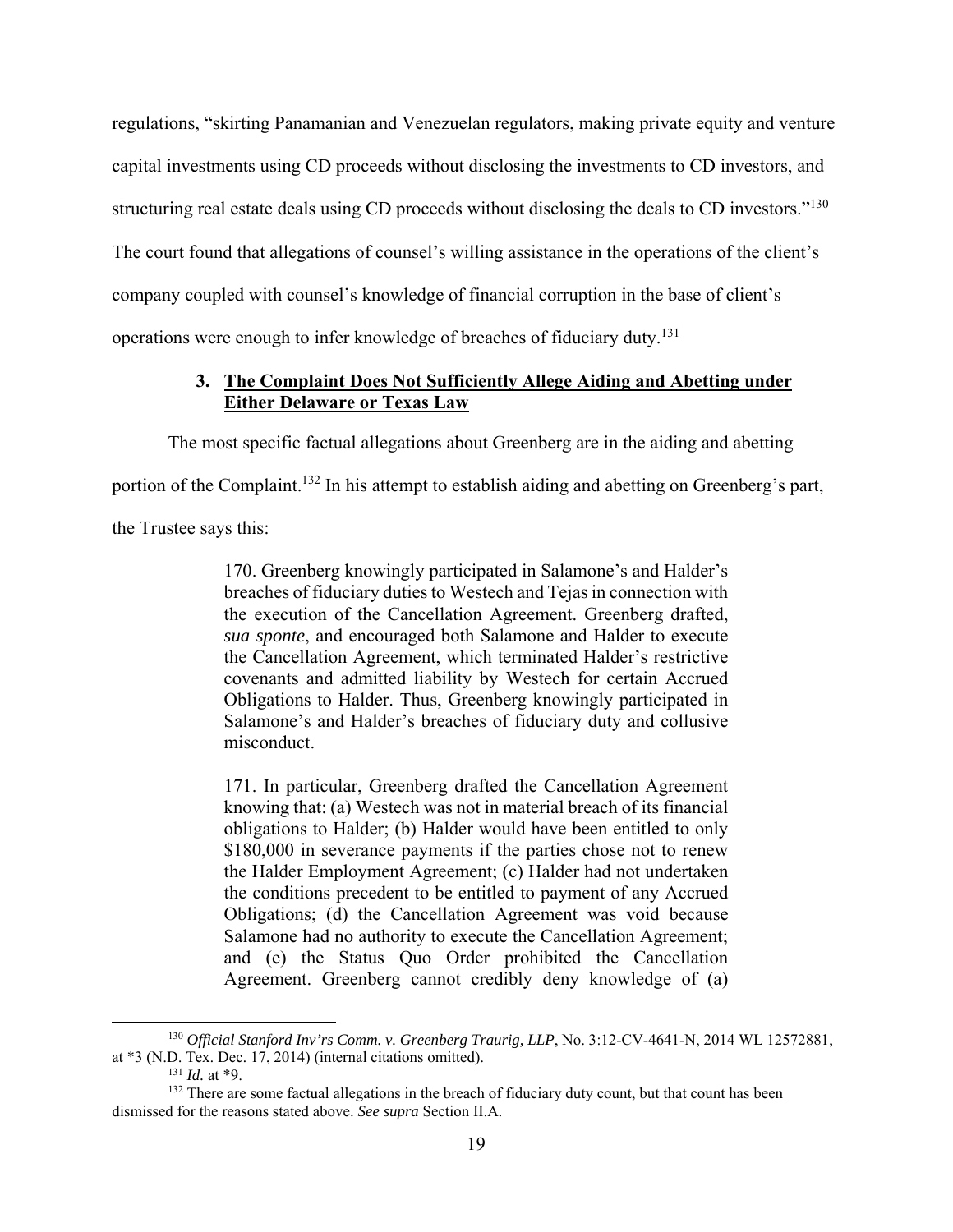through (e) because a Greenberg attorney drafted the Halder Employment Agreement.<sup>133</sup>

The last sentence in paragraph 171 is most curious. It seems to say that the Trustee is inferring, and would have the Court infer, the knowledge specified in paragraph 171 subsections (a) through (e) based solely on the fact that Greenberg drafted the Halder Employment Agreement. But the events described in (a) through (e) occurred long after Greenberg drafted the Halder Employment Agreement and so the inference is unfounded. That said, the factual recitations in (a) through (e) are not tied to the sentence that follows, and so must be treated as the allegations of the Trustee. But the matters in those recitations are not matters that Greenberg could have plausibly "known."

First, Greenberg could not have "known" that the cancellation agreement was prohibited by the first status quo order as alleged in paragraph  $171(e)$ . The status quo order prohibits payments and transfers outside the ordinary course, but prohibits only agreements "with respect to a merger, tender offer, restructuring or a recapitalization,"134 which are in a far different class than an agreement related to the contract of even a key employee. The Trustee's argument that the cancellation agreement was a "transfer" of a "property right" prohibited by paragraph 2e of the status quo order may have some purchase, but these are far from clear cut determinations, and certainly not something even a sophisticated law firm could "know."135

Second, and for similar reasons, Greenberg could not have "known" that Salamone had no authority to enter into the cancellation agreement as alleged in paragraph 171(d). The Halder

 <sup>133</sup> Third Am. Compl. ¶¶170-71, ECF No. 97.

<sup>134</sup> Third Am. Compl., Ex. E at 3, ECF No. 97.

<sup>135</sup> *See Iotex Commc'ns, Inc. v. Defries*, No. 14518, 1998 WL 914265, at \*4 (Del. Ch. Dec. 21, 1998) ("where pleading a claim of . . . breach of fiduciary duty that has at its core the charge that the defendant knew something, there must, at least, be sufficient well-pleaded facts from which it can reasonably be inferred that this 'something' was knowable and that the defendant was in a position to know it.").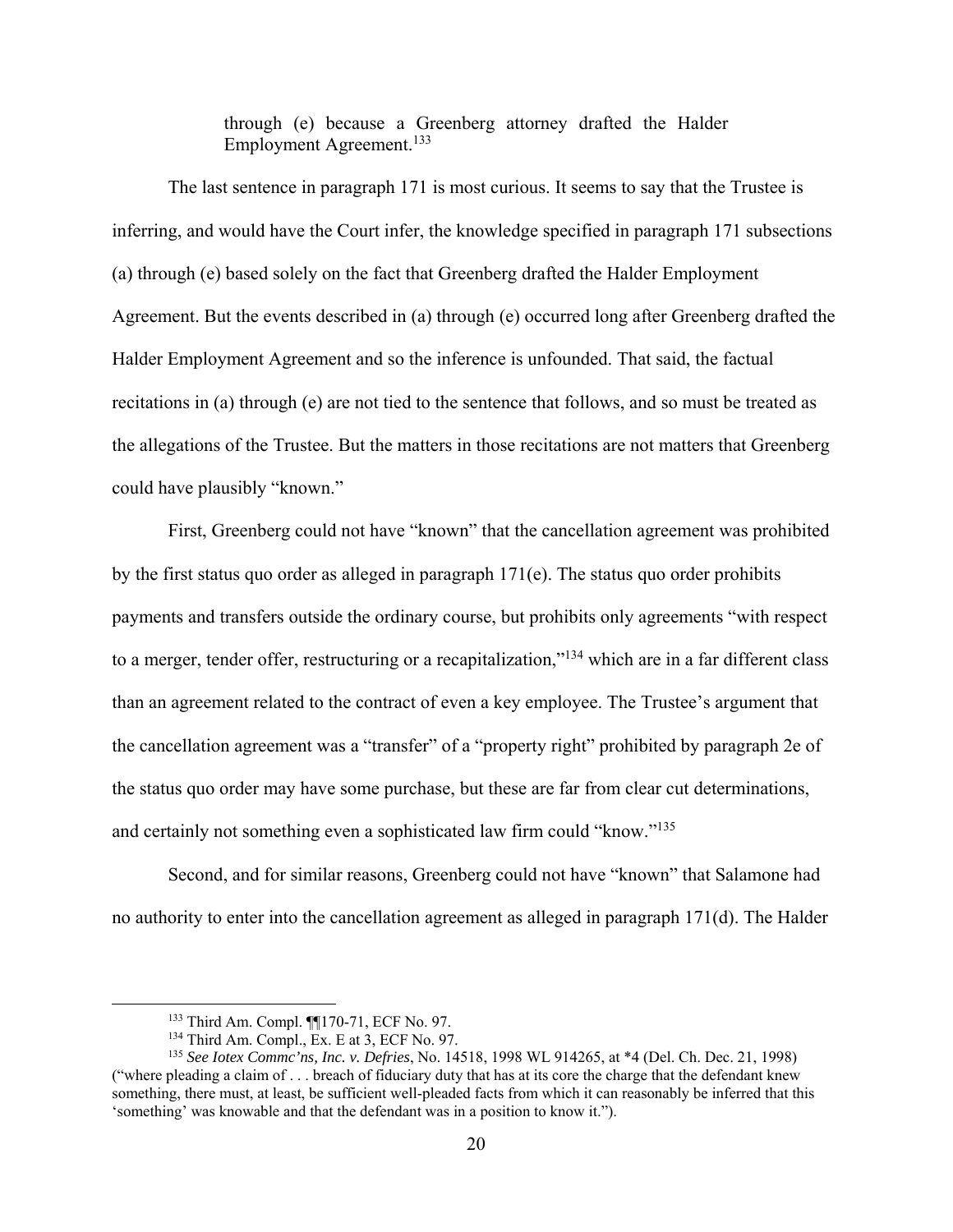employment agreement provides that only the board had the authority to "terminate" Halder's employment,<sup>136</sup> and the bylaws gave a majority of the board the right to "remove either for or without cause" an officer elected or appointed by the board.<sup>137</sup> A sound argument can be made that either a "removal" or a "termination" is a unilateral decision by the board to oust an employee or officer, and not the same type of action as the mutual act of entering into the cancellation agreement. So it is not at all clear that Salamone lacked the authority to enter into the cancellation agreement, and this is therefore not something that Greenberg could "know."138

Of course the Delaware Chancery Court had just handed down a decision that split the board. To be sure, it would have been best to seek approval for the cancellation agreement from the Delaware Chancery Court, but this would have been Westech's decision, and not Greenberg's. In any event, Gorman's attorneys did bring the issue to the attention of the Delaware Chancery Court, but that court made no decision.

Third, the Complaint does not allege that Halder competed or solicited employees until after his resignation. At one point in the Complaint, the Trustee asserts that Halder "at the time of th[e] Cancellation Agreement, already determined to compete with the Company,"<sup>139</sup> but planning to compete would not have violated the covenants as alleged in paragraph 171(c). As a result, there was nothing for Greenberg to "know" then.

Finally, whether Westech was not in breach of its material financial obligations to Halder, and whether Halder would have been entitled only to \$180,000 of severance obligations as alleged in paragraph 171 subsections (a) and (b) are facts that Greenberg could plausibly have

 <sup>136</sup> Third Am. Compl., Ex. B at 1, ECF No. 97.

<sup>&</sup>lt;sup>137</sup> Third Am. Compl. ¶19, ECF No. 97.

<sup>138</sup> *See Iotex Commc'ns, Inc. v. Defries*, No. 14518, 1998 WL 914265, at \*4 (Del. Ch. Dec. 21, 1998) ("where pleading a claim of . . . breach of fiduciary duty that has at its core the charge that the defendant knew something, there must, at least, be sufficient well-pleaded facts from which it can reasonably be inferred that this 'something' was knowable and that the defendant was in a position to know it.").

<sup>&</sup>lt;sup>139</sup> Third Am. Compl. ¶45, ECF No. 97.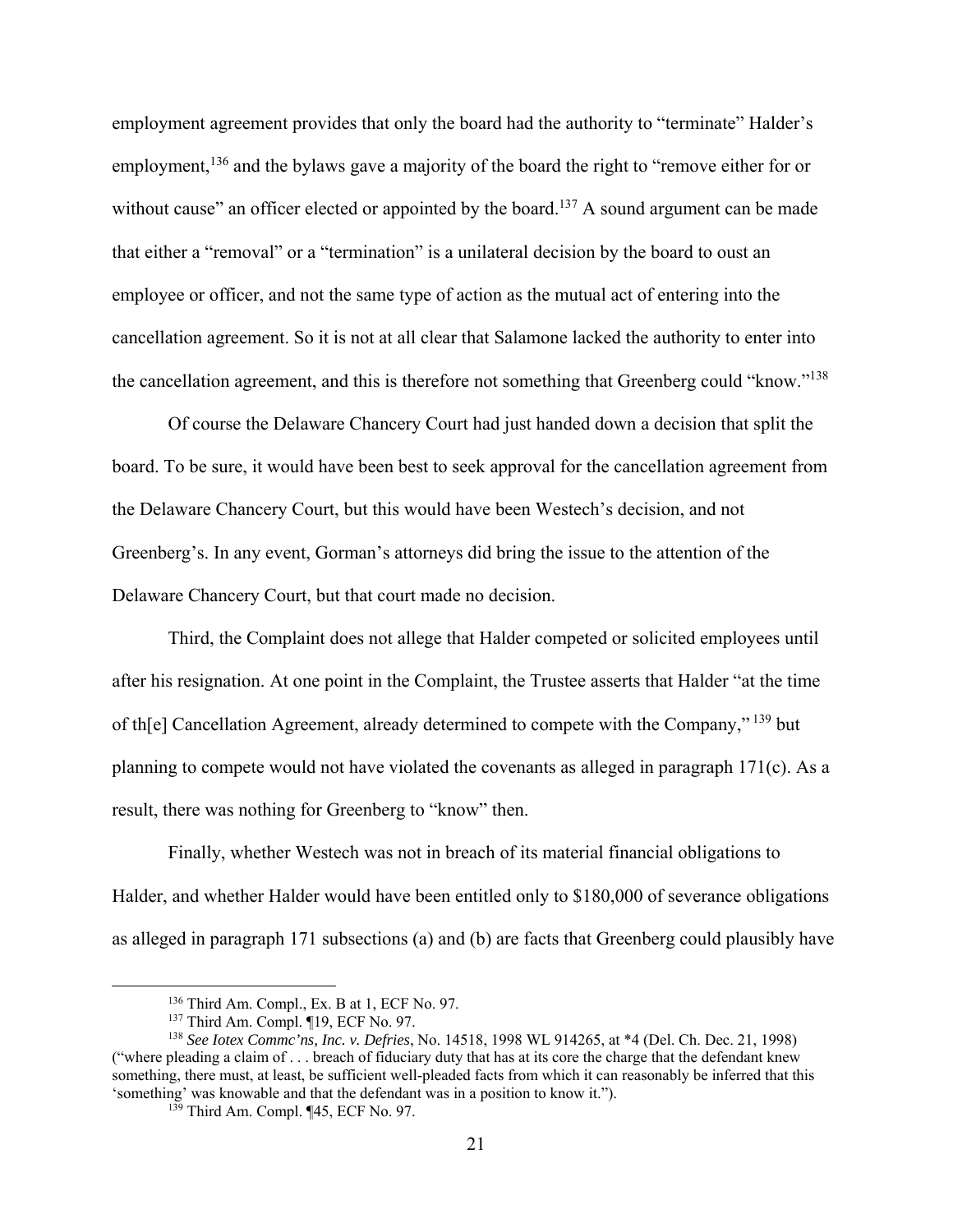"known."<sup>140</sup> The Trustee alleges that Halder was overpaid by  $$279,000$ <sup>141</sup> and that the net debt to Halder could have been repaid with proceeds from the sale of a building in November 2014.<sup>142</sup> Even so, in order for these facts to establish a plausible claim of aiding and abetting on the part of Greenberg, Greenberg would also need to have "known" that the severance obligations could have easily been satisfied from the overpayment to Halder and sale of the office building. Yet this knowledge on the part of Greenberg has not been alleged.<sup>143</sup>

For all these reasons, the Trustee has not alleged a plausible aiding and abetting claim.

#### **D. Disgorgement and equitable subordination**

The Trustee has asked for disgorgement of Greenberg's fees<sup>144</sup> and equitable

subordination of Greenberg's claim.<sup>145</sup> Both are remedies and are available only if the Court

finds inequitable conduct, or other conduct justifying the remedies. 146 As no inequitable conduct

<sup>&</sup>lt;sup>140</sup> Related to these allegations, the Trustee alleges elsewhere in the Complaint that Halder had been overpaid \$279,000, meaning Westech would have owed Halder nothing if it chose not to renew Halder's employment agreement. Third Am. Compl. ¶84, ECF No. 97. But the Trustee overlooks the fact that under the Halder's employment agreement, if the agreement was not renewed, Halder would have also been entitled to a year of Quarterly Bonus Payments of at least \$75,000 (\$300,000 for the year, even without Company action) and insurance benefits. Third Am. Compl. ¶¶78-79, ECF No. 97; Third Am. Compl., Ex. B, §§ 4(b), 6(c). Assuming that the cost of insurance is a nominal amount and that the Trustee's allegation about the overpayment is true, nonrenewal meant that Westech would have been liable for at least \$201,000.<br><sup>141</sup> Third Am. Compl. ¶[81, 84, ECF No. 97.<br><sup>142</sup> Third Am. Compl. ¶89, ECF No. 97.

<sup>&</sup>lt;sup>143</sup> Unlike the accountants in *In re MuniVest Services, LLC*, it would not be reasonable to infer to Greenberg knowledge of the intricate financial details of Halder's employment relationship with Westech, as opposed to knowledge of the legal details, which can and should be inferred. *Kohut v. Metzler Locricchio Serra & Company, P.C. (In re Munivest Services, LLC)*, 500 B.R. 487, 505 (Bankr. E.D. Mich. 2013). 144 Third Am. Compl. ¶¶177-79, ECF No. 97.

<sup>145</sup> Third Am. Compl. ¶¶216-26, ECF No. 97.

<sup>146</sup> The Fifth Circuit test for equitable subordination requires a finding of inequitable conduct. *Fabricators, Inc. v. Technical Fabricators, Inc. (In re Fabricators, Inc.)*, 926 F.2d 1458, 1464-65 (5th Cir. 1991). The Trustee acknowledges that both are remedies that are premised on his attempt to state a claim for breach of fiduciary duty. Pl.'s Answering Br. in Opp. To Greenberg Traurig, LLP's Mot. to Dismiss the Trustee's Second Am. Compl. 16, 19-20, ECF No. 98.